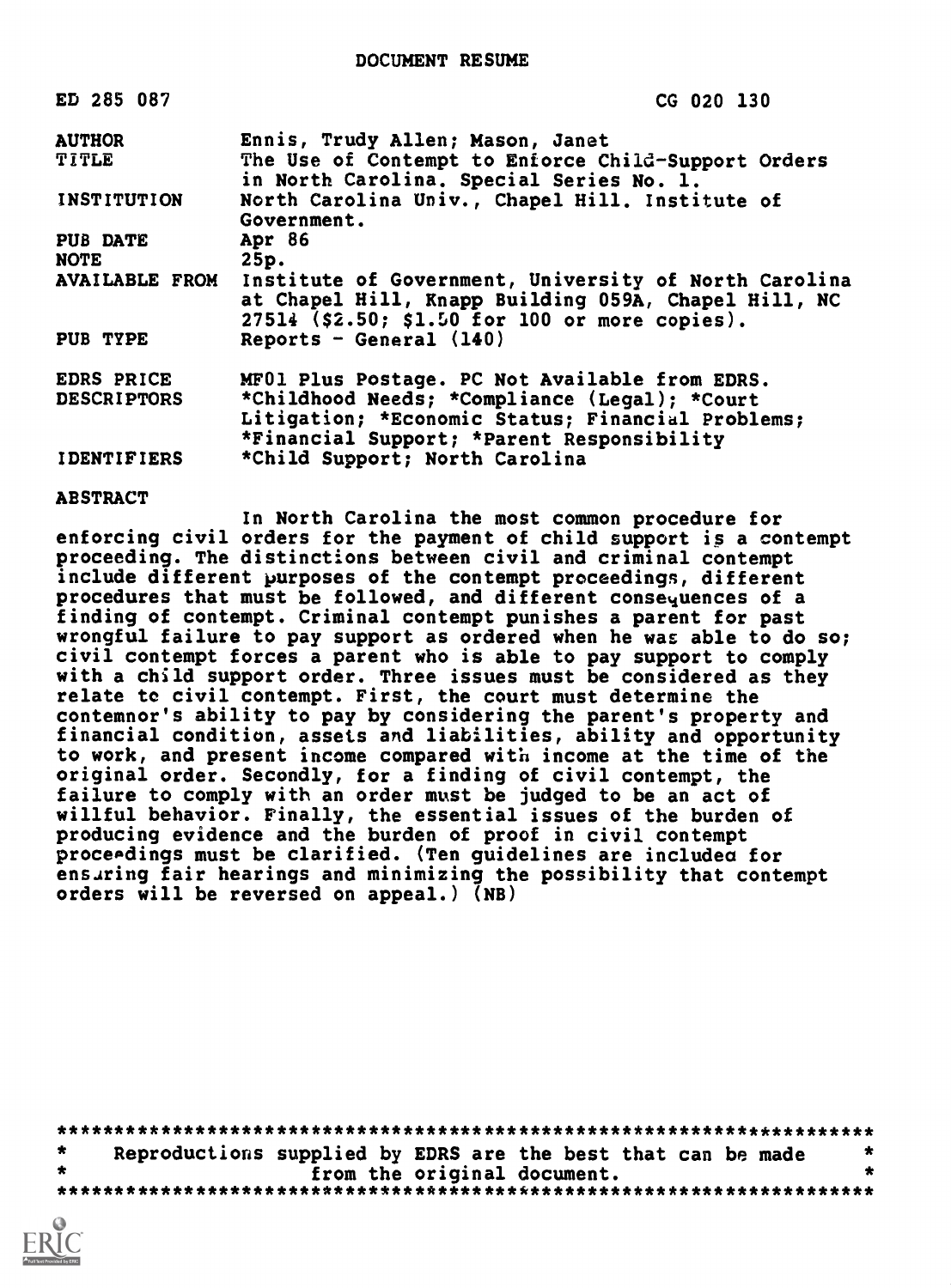

ity of North Carolina at Chapel Hill

### ARRIENTA

11020

Ĉ.

## **THE EXIST OF GONTEMPT**  $\bullet$  and  $\bullet$ WIRMAON GR I **CHITAD SUPPORT ORDERS** HENORIE CAROLINA

# **TRUDY ALLEN ENNIS**  $N$  . The set of  $N$

ti

No.

U.S DEPARTMENT OF EDUCATION Office of Educational Research and Improvement EDUCATIONAL RESOURCES INFORMATION

- This document has been reproduced as received from the person or organization originating It
- $\square$  M nor changes have been made to improve  $\begin{array}{ccc} \bullet & \bullet & \bullet \\ \bullet & \bullet & \bullet \end{array}$

Points ot view or optnions stated in this docu- . ment do not necessarily represent official OERI position or policy

"PERMISSION TO REPRODUCE THIS MATERIAL IN MICROFICHE ONLY HAS BEEN GRANTED BY

ohn  $\boldsymbol{\mathscr{A}}$ 

TO THE EDUCATIONAL. RESOURCES INFORMATION CENTER (ERIC)."

BEST COPY AVAILABLE

f a <sup>f</sup> -It "rt. -V. GIL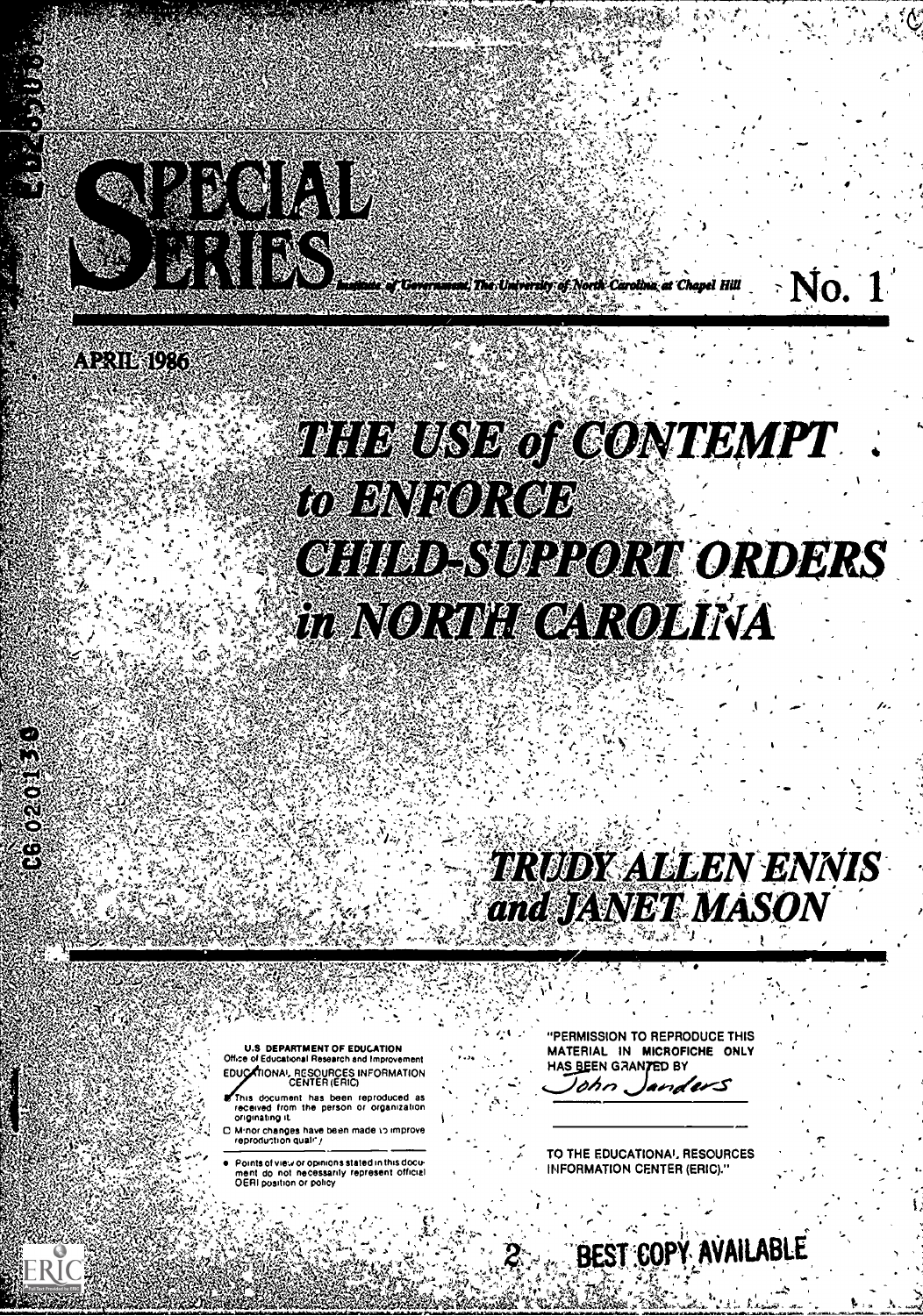:<br>: . . . . . Contributions to this *Special Series* of Institute of Government publications deal with a variety of subjects, They are written and produced on an occasional basis. Each issue is distributed to public officials whose work particularly concerns the subject beingtreated in this article.

 $\mathbf{y}$ 

 $\frac{1}{T}$  3  $\frac{1}{T}$  3  $\frac{1}{T}$  3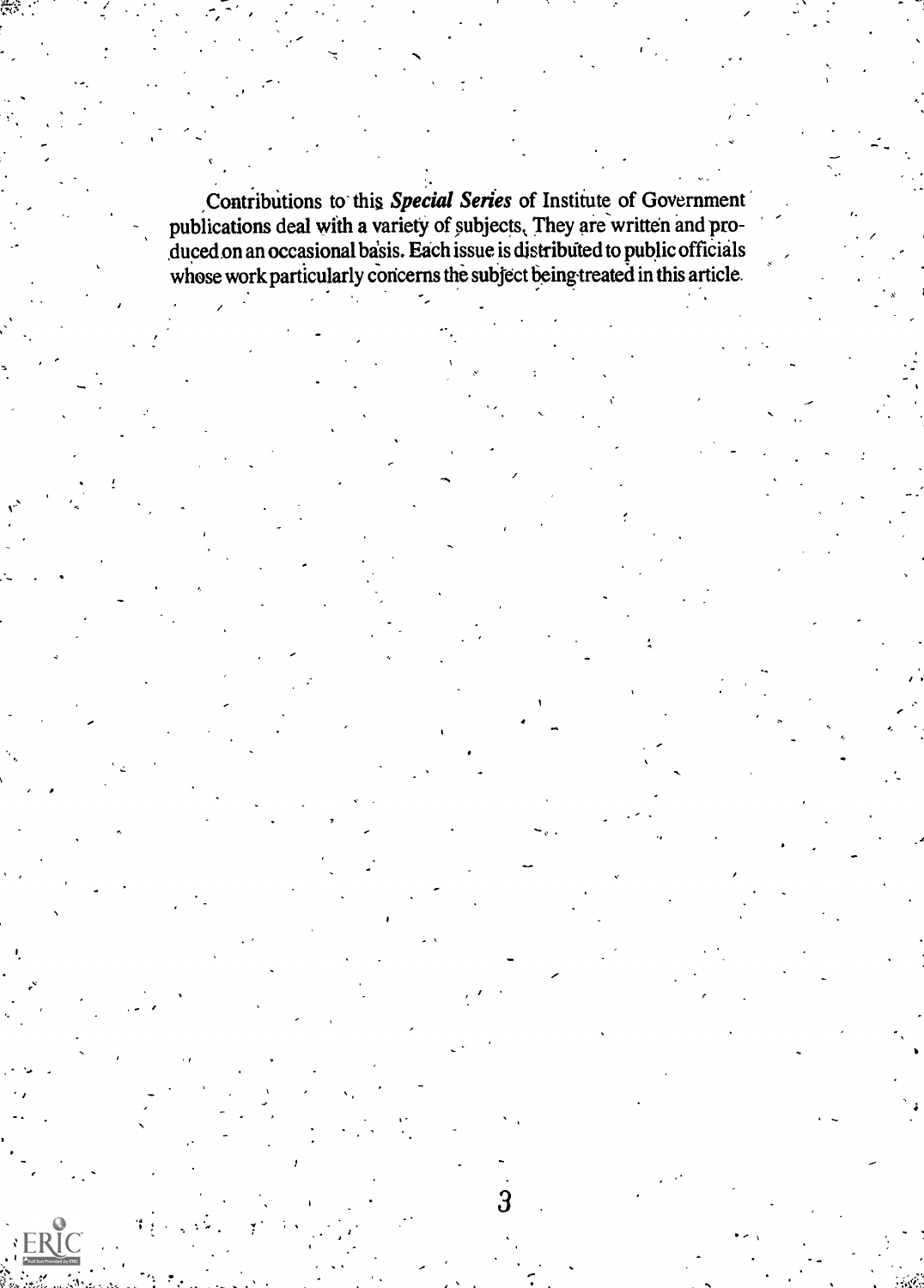## THE USE of CONTEMPT to ENFORCE CHILD-SUPPORT ORDERS in NORTH CAROLINA

### TRUDY ALLEN ENNIS and JANET MASON

#### **Contents**

Introduction <sup>1</sup> Distinctions Between Civil and Criminal Contempt 2 **Issues in Civil Contempt 6** Ability to Pay 6 Time at Which Ability to Pay Must Exist 7 Ability to Pay Part of an Arrearage 7 Consideration of Alleged Contemnor's Expenses 8 Deliberate Inability to Pay 8 Ability to Pay Large Arrearages 9 Appropriate Confinement and Requirements for Purging of Contempt 10 Summary II Willful Behavior II Collateral Agreements 11 Credit for Other Expenditures 12 Changed Circumstances <sup>12</sup> Summary <sup>13</sup> Burden of Producing Evidence and Bur len of Proof 13

Conclusion 16

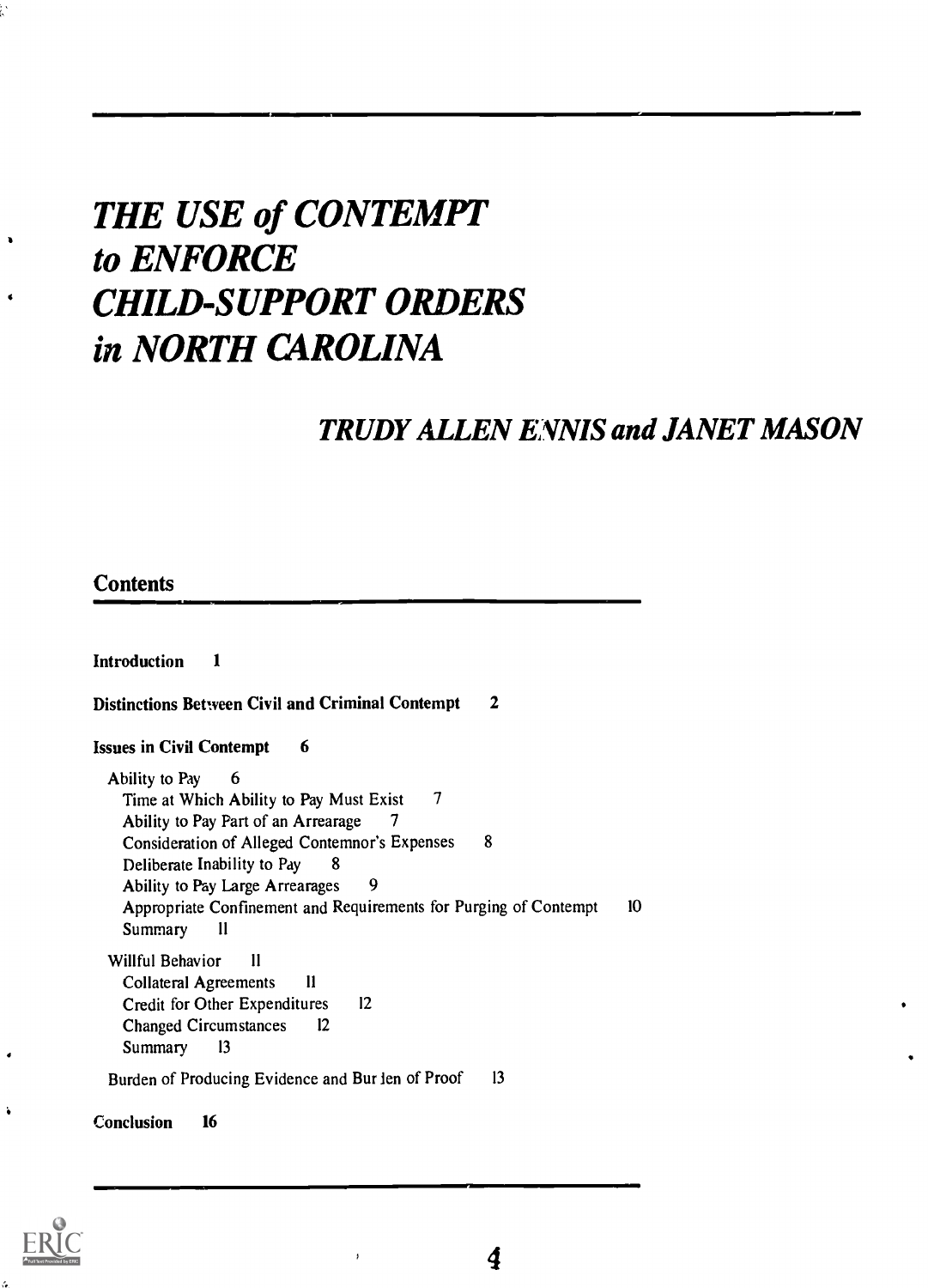Copyright © 1986 Institute of Government The University of North Carolina at Chapel Hill Made in the United States of America

Graphic Desiga by Karen L. Wysocki

 $\mathcal{L}^{\text{max}}$ 



5

ï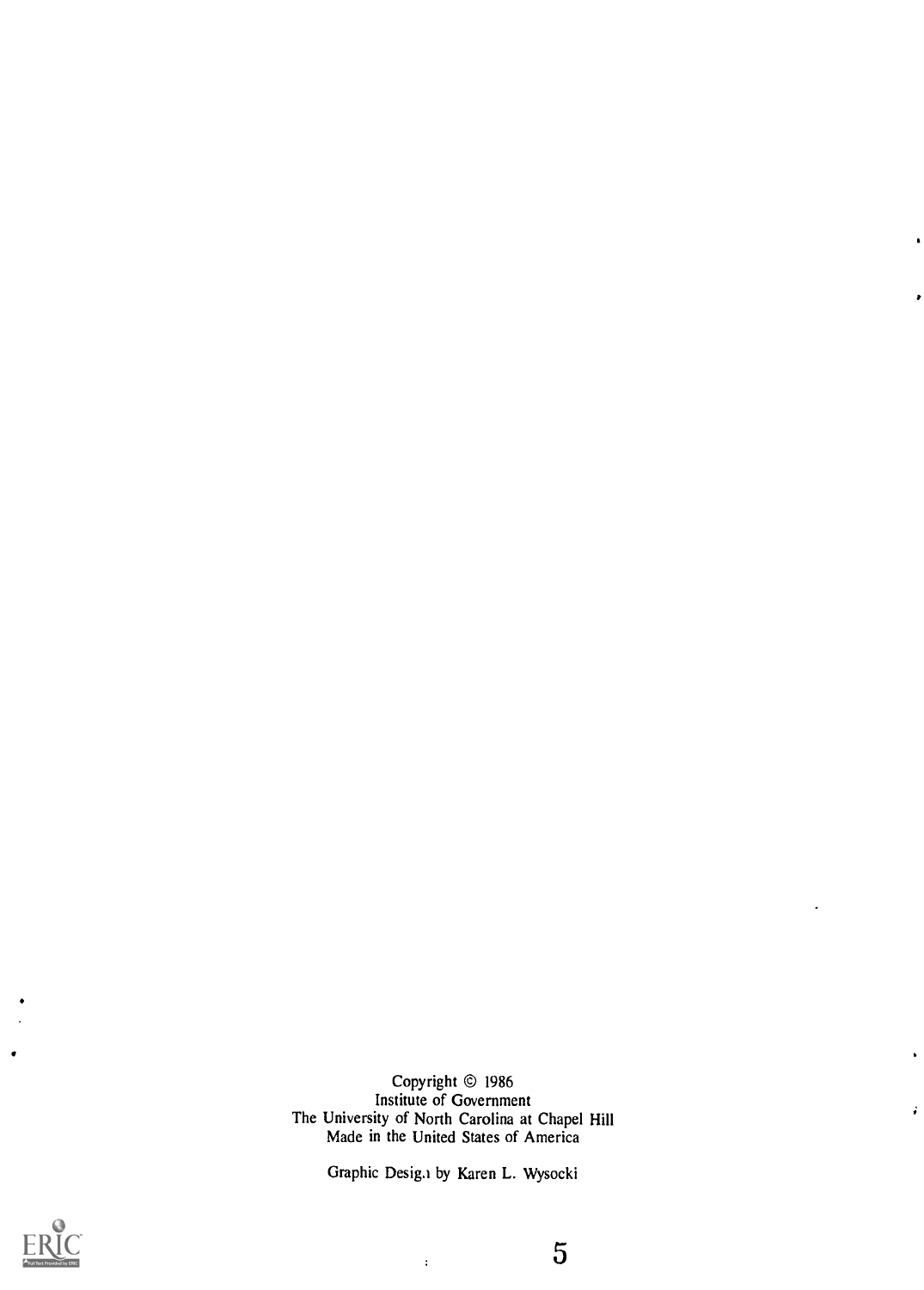#### Introduction

orth Carolina's court system maintains over 128,000 accounts for the payment of child support. Within a year, the parent ordered to pay support in half of these cases is in arrears for some period of time.' The most common means of enforcing civil orders for the payment of child support is a contempt proceeding.2 That was true even when ,he enforcement of such orders depended on further court action initiated by the party entitled to receive the support. But since October 1983, an enforcement procedure has operated to bring delinquent cases automatically into court for con-

tempt hearings. If a supporting party does not pay an arrearage in full within 21 days after a delinquency notice is sent-or within 30 days after he becomes delinquent if no notice is sent—he is ordered to appear in court to show cause why he should not be found in contempt.<sup>3</sup>

The large number of child-support cases and the amount of court time they consume suggest a special need for legal clarity and uniformity in enforcing child support orders. But the use of contempt to enforce the payment of child support can involve complex and frustrating issues: Should civil or criminal contempt be used? When does a parent have the "ability to pay" required by statute before the order can be enforced? What circumstances constitute a legal excuse for nonpayment? How should huge arrearages be handled? What should be done about a parent who purposely divests himself of the ability to pay or repeatedly pays on the day before the contempt hearing? What happens when the plaintiff or the defendant' fails to appear for the contempt hearing? What kind of evidence is required to establish contempt, and who has the burden of producing it?

6

Trudy Ennis is a second-year law student at the University of North Carolina at Chapel Hill She worked as a law clerk at the Institute of Government during the summer of 1985. Janet Mason is an Institute of Government faculty member who works primarily in the area of social services law. Other Institute faculty members-Dona G. Lewandowski, Robert L. Farb, and Benjamin B Seridor-provided valuable comments and editorial assistance in the preparation of this article.

i. Franklin Freeman, Director of North Carolina's Administrative Office of the Courts, addressing the Child Support Study Committee of the North Carolina General Assembly, Raleigh, North Carolina, February 6. 1986.

<sup>2.</sup> A number of enforcement remedies other than contempt are available in civil child-support cases  $See N.C.$  GEN. STAT.  $\S$  50-13.4(f) (1985 Supp). See also Mason, Child Support in North Carolina, 50 POPULAR GOVERN-MENT 26 (Summer 1984). Unlike other remedies, civil contempt is available as an enforcement tool even while the order for the payment of support is being appealed. N.C. GEN. STAT. § 50-13.4(f)(9) (1985 Supp.).

The payment of child support that is ordered in a criminal case is generally enforced through proceedings for revocation of probation.

<sup>3</sup> N.C. GEN. STAT § 50-13.9 (1984). Similar provisions to casure the enforcement of criminal child support orders appear in G S. 15A-1344.1 (1985 Supp.)

<sup>4.</sup> In this article, the parent alleged to be in contempt for nonpayment of child support will be called the defendant or the alleged contemnor The custodial parent who is seeking to enforce a child-support order will be labeled the plaintiff or the movant.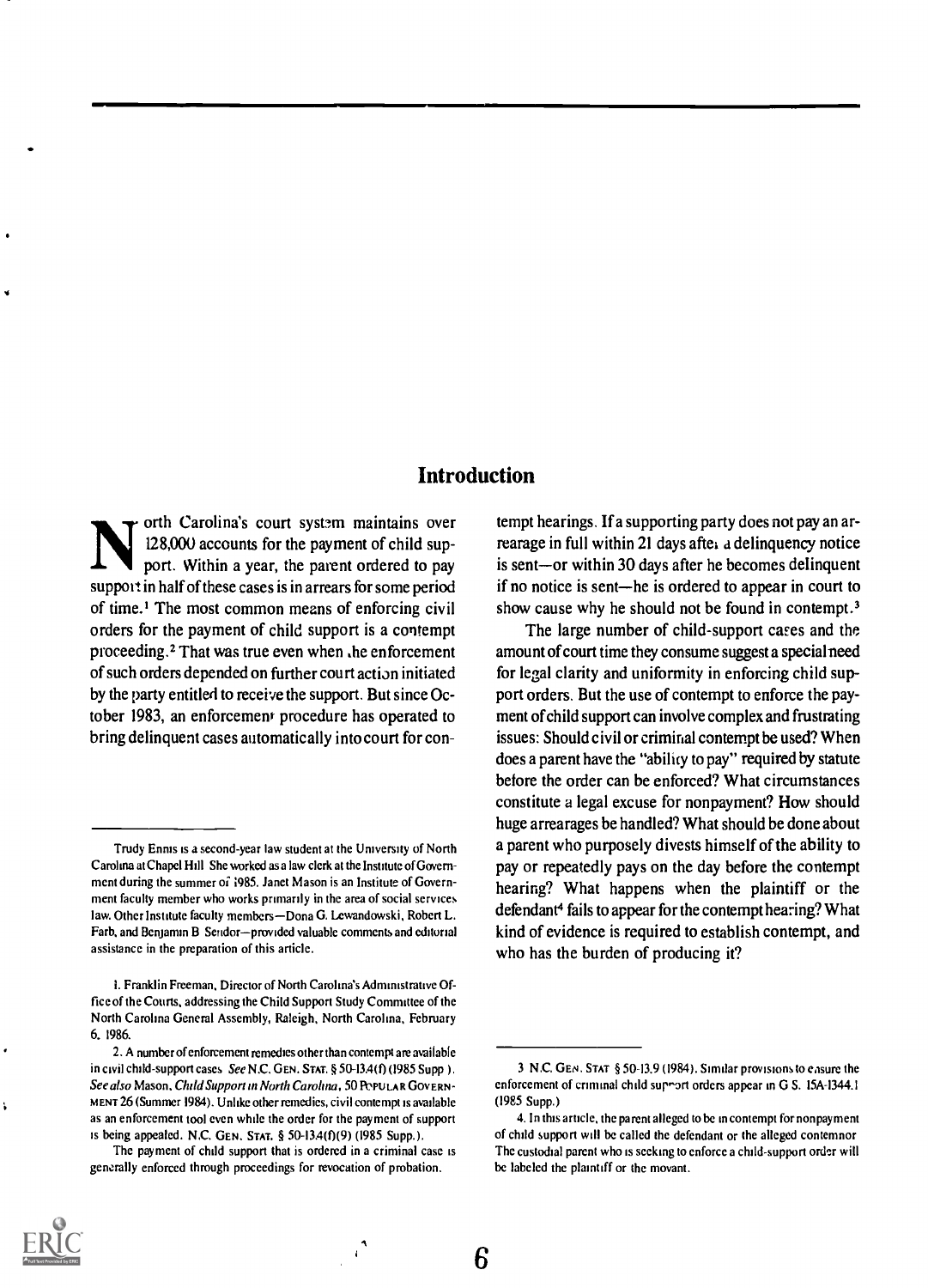Some of the issues involved in the use of contempt result from the nature of the proceeding itself. Criminal contempt is treated much like a crime, but it has also been described as sui generis.5 Civil contempt is often labeled sui generis because it involves an odd mixture of both civil and criminal concepts.6 When civil contempt is used to enforce a court order, a contemnor may be imprisoned even though he has committed no crime. "[A]ll true contempt derives from some offense to the law,"7 but labeling contempt as sui generis does not eliminate an inherent distaste for imprisoning someone who has not committed a crime.

In order to justify the use of imprisonment for contempt, judges should strictly follow legal procedures and strictly apply the law. Judge Hedrick, current Chief Judge of the North Carolina Court of Appeals, commented on the temptation to do otherwise in civil contempt proceedings: "We are familiar with the popular conception among members of the bench and bar that a defendant can raise more money in jail in an hour than he can outside jail in a year, but we cannot substitute popular conception for evidence. , . ."8 Consistency across economic and social lines is also essential if the contempt power is to be used equitably. According to the National Council of Juvenile and Family Court Judges, "Fathers who are financially able pay far less than they can afford and are frequently in non-compliance. Men with incomes of \$30,000 to \$59,000 per year are found not to comply as often as men with incomes under \$10,000."9

When the action to establish or enforce a child support order is a civil action, the parent who violates the order may be found in either civil or indirect criminal contempt, as provided in G.S. Chapter 5A.<sup>10</sup> Civil contempt is used more frequently, perhaps because it is assumed to be more effective in achiev ing the ultimate goal of payment. The purpose of civil contempt is to coerce compliance with the court order. The purpose of criminal contempt is to punish the contemnor for having violated the order. Since the grounds and procedures for establishing the two types of contempt differ, it is

<sup>10.</sup> N.C. GEN. STAT. § 50-13.4(9) (1985 Supp).



critical that any contempt proceeding be classified as either civil or criminal.

This paper will note the distinctions between the two types of contempt and then focus on three issues as they relate to civil contempt: ability to pay, willful noncompliance, and evidentiary burdens. The last issue includes the burden of producing evidence as well as the ultimate burden of proof. The contempt statute outlines specific procedural distinctions between civil and criminal contempt and provides some guidance, in conjunction with case law, as to evidentiary burdens. Only case law provides guidance concerning what constitutes willful noncompliance and the ability to nay child support.

#### Distinctions Between Civil and Criminal Contempt

The distinctions between civil and criminal contempt include different purposes of the contempt proceedings, different procedures that must be followed, and different consequences of a finding of contempt. Criminal contempt is designed to punish the parent's past wrongful failure to pay support as ordered when he was able to do so, regardless of his present ability to pay support. A criminal contemnor may be committed to jail for up to 30 days, fined up to \$500, or both. Appeal from a district court finding of criminal contempt is for a de novo hearing before a superior court judge. Civil contempt is designed to force a parent who is able to pay support to comply with a prior child support order. A civil contemnor may be imprisoned indefinitely-for as long as the contempt continues-but he must be released as soon as he ceases being in contempt. Appeal from a district court finding of civil contempt is to the Court of Appeals.

G.S. 5A-11(a) lists ten behaviors that constitute criminal contempt. Each of these is classified as either direct contempt-behavior that is committed in the presence of or near a presiding judicial official and is likely to interrupt or interfere with matters before the court-or indirect contempt. The procedures for finding these two kinds of criminal contempt differ. One of the grounds for a finding of indirect criminal contempt, G.S. 5A-II(a)(3), is particularly relevant to child-support cases and is the only type of criminal contempt that will be discussed here. It consists of "[w]illful disobedience of, resistance to, or interference with a court's lawful process, order, directive or instruction or its execution." On that basis, then, the willful disobedience of an order to pay child support is criminal contempt.

 $\cdot$ 

<sup>5</sup> Blue Jeans Corp v Amalgamated Clothing Workers, 275 N C 503. 508, 169 S.E.2d 867, 870 (1969)

<sup>6.</sup> Mauney v. Mauney, 268 N.C 254, 256-57, 150 S E.2d 391, 393 (1966).

<sup>7.</sup> R. GOLDFARB, THE CONTEMPT POWER 53 (1963).

<sup>8.</sup> Jones v. Jones, 62 N.C. App. 748, 749, 393 S.E.2d 583, 584 (1983).

<sup>9.</sup> CHILD SUPPORT ENFORCEMENT JUDICIAL EDUCATION PROJECT, NA-TIONAL COUNCIL OF JUVENILE AND FAMILY COURT JUDGES, PARENTS ARE RESPONSIBLE FOR THE SUPPORT OF THEIR CHILDREN (1985).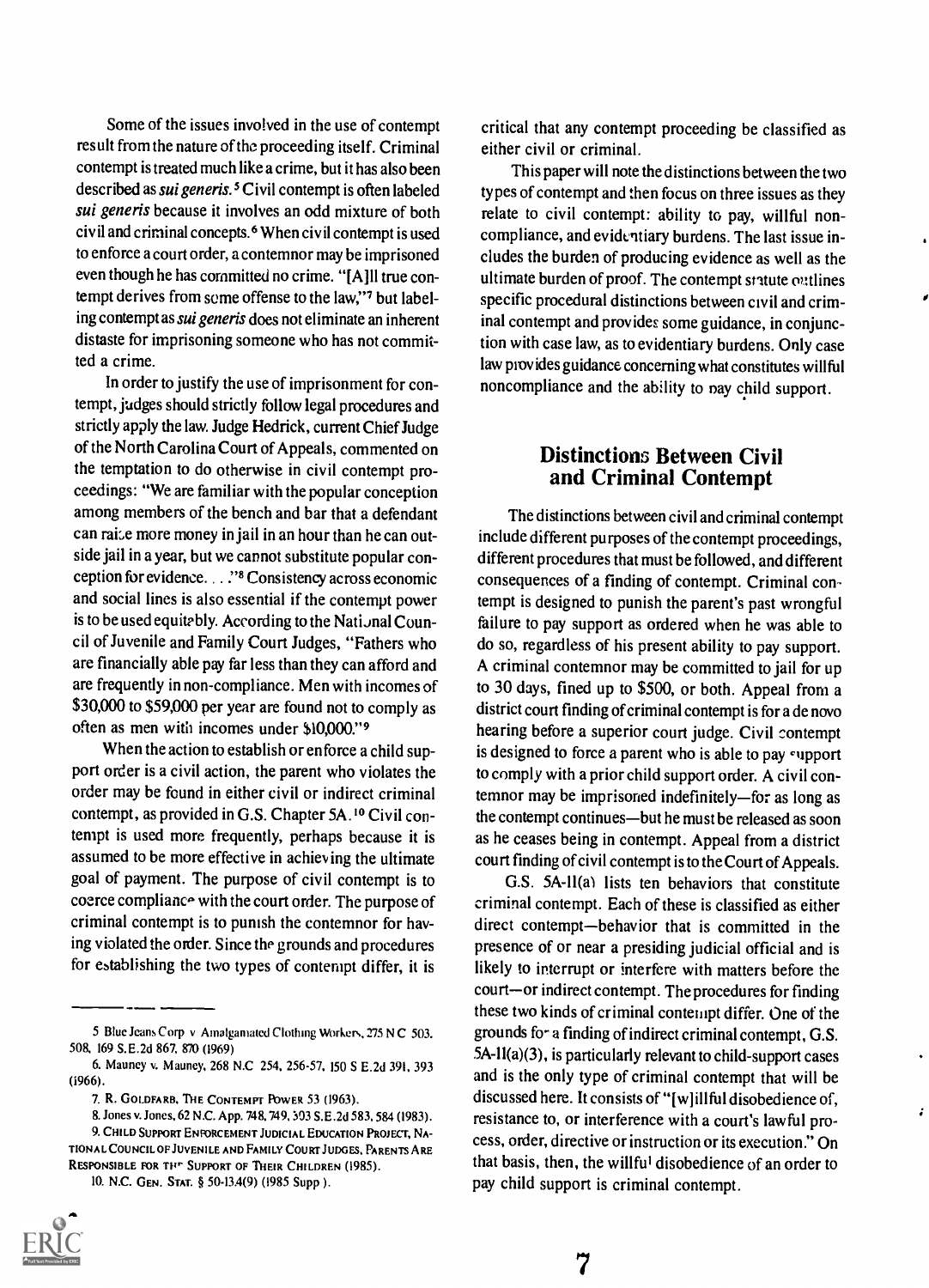G.S. 5A-21 defines civil contempt as the failure to comply with a court order, but it provides that being in civil contempt continues only as long as three conditions are met: (1) the order remains in force, (2) the purpose of the order may still be served by compliance with the order, and (3) the person to whom tie order is directed is able to comply or to take reasonable measures that would enable him to comp!y with the order. A party may—for the same conduct—be in civil contempt, criminal contempt, or both.<sup>11</sup> Clearly, a parent's failure to pay court-ordered child support may often constitute both civil and criminal contempt. While the differences in procedures and outcomes for civil and criminal contempt require that the two types of proceedings be carefully distinguished, it is understandable that they are often confused in the child-support context.

A defendant may be found in civil contempt only for those failures to comply that exist at the time of the show-cause hearing. In  $H \cdot ds$  v. Hudson,<sup>12</sup> the defendant paid the arrearage t tween the filing date and the date of the show-cause hearing He was nevertheless found in contempt and sentenced to 30 days in jail, with the provision that he could purge himself by paying all support then due, continuing to make each payment on the due date, paying medical bills within 30 days, and paving \$200 for the plaintiffs attorney fees within 30 days. <sup>13</sup> The Court of Appeals vacated the portion of the judgment that found the defendant in contempt, saying that the "purpose of a civil, contempt proceeding such as is involved in this case is to force the defendant's compliance with the court's order. To hold the defendant in contempt after that very purpose has been achieved is ordinarily contrary to the concept of the proceeding."<sup>14</sup> The defendant was in full compliance on the date he was found to be in contempt, and his compliance with requirements to be met after that date was not before the court.<sup>15</sup> When a parent repeatedly accumulates arrearages but pays them just before the show-cause hearing, a finding of criminal contempt is the appropriate response. The 30-day "sentence" in *Hudson* suggests that the trial court was confusing civil and criminal contempt.

One writer on contempt in 1971 noted that a statute that describes contempt in a procedural, rather than theoretical, fashion could eliminate the confusion be-

12. Hudson v. Hudson. 31 N.C. App. 547. 230 S.E.2d 188 (1976).

tween civil and criminal contempt by providing "an operational definition rather than an abstract one."16 In drafting G.S. Chapter 5A, which replaced Chapter 5 in 1978, the Criminal Code Commission dealt with both civil and criminal contempt, "since the two are inextricably bound together in Chapter 5."" One primary purpose in revising the contempt statutes was "to draw a sharp distinction between proceedings for criminal contempt and the proceedings for civil contempt . . . ."18 The desired sharp distinction, which is reflected in most of Chapter 5A, is considerably blurred by one provision:

A judge conducting a hearing to determine if a person is in civil contempt may at that hearing, upon making the required findings, find the person in criminal contempt for the same conduct, regardless of whether imprisonment for civil contempt is proper in the case.<sup>19</sup>

The statute does not indicate whether the procedural requirements for a criminal contempt proceeding apply in this situation.

One writer has noted that "[t]he only significance of the civ il-criminal classification is the appropriateness of the procedure to the sanction imposed."20 If the punitive criminal contempt sanction is imposed in a proceeding that was initiated and conducted as a civil contempt proceeding, the procedures may well be inadequate to protect the contemnor's statutory and constitutional rights. Thus the North Carolina statute, by failing to require "a decision . . . at the initiation of the proceeding on the type of sanction sought to be imposed . . . ,"21 keeps alive



II Id. §§ 5A-I2(d). -2I(c) (1981).

<sup>13.</sup> Id. at 548-50. 230 S.E.2d at 188-89.

<sup>14.</sup> Id. at 551, 230 S.E 2d at 190

<sup>15.</sup> Id.

<sup>16</sup> Dobbs, Contempt of Court A Survey. 56 CORNELL L REV. 183. 247 (1971).

<sup>17</sup> Official Commentary. NC GEN. STAT. Ch. 5A.

<sup>18</sup> Id., Art i By ar amendment concurrent with the passage of G S Chapter 5A (the contempt chapter), the sections of the General Statutes that provide for the use of contempt to enforce child support [G.S 50-134(9)] and alimony requirements  $[G, S, 50-167(j)]$  were changed to clarify the distinction between civil and criminal contempt "[T]he past willful disobedience of a support order is punishable as criminal contempt. and the continuing duty of a person presently able to comply with such order is enforceable by proceedings for civil contempt " Billings. Contempt. Order 1 the Court Room and Mistrials, 14 WAKE FOREST L. REV 909, 920 (1978)

An alternative to the approach of sharply distinguishing civil and criminal contempt was followed in Wisconsin. which "abandon[ed] any attempt to distinguish or even to define civil and criminal contempt because .. such a definition is an exercise in futility." R. Martineau. Contempt of Court Eliminating the Confusion Between Civil and Criminal Contempt 50 CIN. L. REV. 677. 687-88 (1981).

<sup>19.</sup> N.C. GEN. STAT. § 5A- 23(g).

<sup>20</sup> Martineau. supra note 18. at 688 See also id at 706-07.

<sup>21.</sup> Id at 695. See also id. at 706.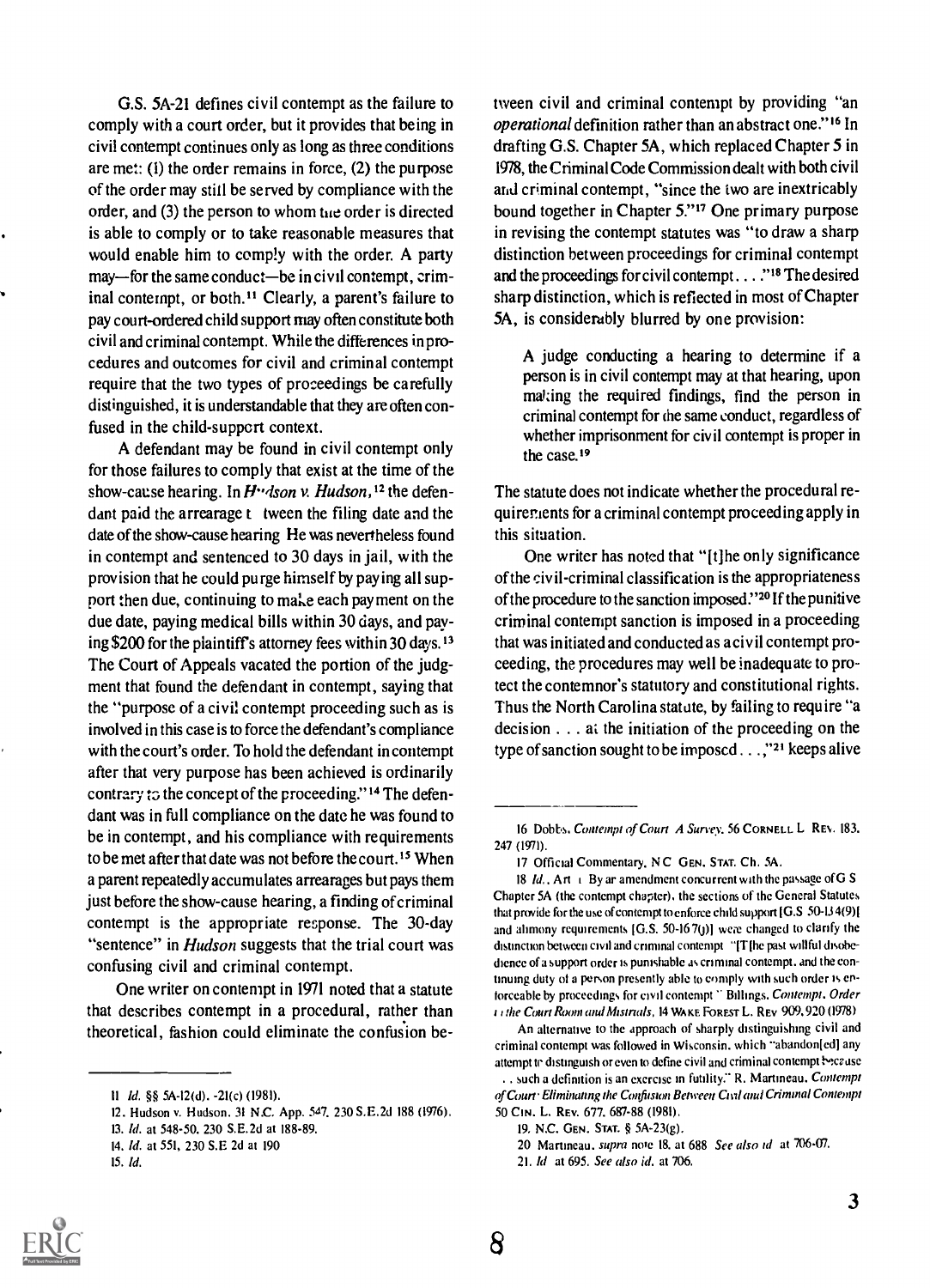#### Table 1. Provisions of Contempt Statutes That Apply to Enforcement of Orders to Pay Child Support

|                                                                                                          | <b>Indirect Criminal Contempt</b><br>(G.S. Ch. 5A, Art. 1)                                                                                                                                                                                                                           | Civil Contempt<br>(G.S. Ch. 5A, Art. 2)                                                                                                                                                                                                                                                |
|----------------------------------------------------------------------------------------------------------|--------------------------------------------------------------------------------------------------------------------------------------------------------------------------------------------------------------------------------------------------------------------------------------|----------------------------------------------------------------------------------------------------------------------------------------------------------------------------------------------------------------------------------------------------------------------------------------|
| <b>Purpose</b>                                                                                           | To punish. <sup>1</sup>                                                                                                                                                                                                                                                              | To coerce compliance with a court order. <sup>2</sup>                                                                                                                                                                                                                                  |
| Grounds                                                                                                  | Willful disobedience of a court order. <sup>3</sup>                                                                                                                                                                                                                                  | Failure to comply with a court order if the<br>person is able to comply or to take<br>reasonable measures that would enable him<br>to comply. <sup>4</sup>                                                                                                                             |
| When the Ground<br><b>Must Exist</b>                                                                     | Any time since entry of the<br>original order.                                                                                                                                                                                                                                       | At the time of the hearing.                                                                                                                                                                                                                                                            |
| Initiating the<br>Proceedings                                                                            | Order to appear and show cause. <sup>5</sup> An order<br>for arrest may be issued if there is<br>probable cause to believe that the person<br>will not obey the order. <sup>6</sup>                                                                                                  | Order to appear and show cause or notice<br>that the person will be held in contempt<br>unless he appears and shows cause<br>why he should not be held in contempt. <sup>7</sup>                                                                                                       |
| Order and<br>Findings                                                                                    | A finding of guilt must be based on<br>evidence that supports the findings of fact<br>beyond a reasonable doubt. <sup>8</sup>                                                                                                                                                        | The c.der finding the defendant in contempt<br>must specify the actions by which he may<br>purge himself. <sup>9</sup>                                                                                                                                                                 |
| Testimony by<br><b>Alleged Contemnor</b>                                                                 | The alleged conternor may not be<br>compelled to be a witness against himself. <sup>10</sup>                                                                                                                                                                                         |                                                                                                                                                                                                                                                                                        |
| Commitment to Jail                                                                                       | 30-day maximum. <sup>11</sup> (Censure and up<br>to \$500 fine may also be imposed.) The<br>judge may reduce the sentence at any time<br>on the basis of the contemnor's actions and<br>the ends of justice. <sup>12</sup>                                                           | As long as the civil contempt continues. <sup>13</sup><br>The person must be released when civil<br>contempt ceases. <sup>14</sup>                                                                                                                                                     |
| Limits on<br>Commitment                                                                                  | The sentence of a person found in both<br>civil and criminal contempt may not exceed<br>the longer of the two periods of<br>incarceration. <sup>15</sup>                                                                                                                             | The jailer may, without further orders from<br>the court, release a contemnor who has<br>complied with the purge conditions. <sup>16</sup> In the<br>alternative, the contemnor may make a mo-<br>tion for release, and the judge must decide<br>whether to release him. <sup>17</sup> |
| Appeal                                                                                                   | Hearing de novo before a<br>superior court judge. <sup>18</sup>                                                                                                                                                                                                                      | To the Court of Appeals. <sup>19</sup>                                                                                                                                                                                                                                                 |
| 2. Id. § 5A-21<br>3. <i>Id.</i> § 5A-11(a)(3).<br>4. <i>ld</i> . § 5A-21(a)<br>5. <i>Id.</i> § 5A-15(a). | 1. Official Commentary, N.C. GEN. STAT. Ch. 5A, Art. 1.<br>6. Id. § 5A-16(b). The court must make a specific finding of prob-<br>able cause to believe that the alleged contemnor will not obey the order<br>to appear before it issues an order for his arrest. Mather v Mather, 70 | 8. N.C. GEN. STAT. § 5A-15(f).<br>9. <i>Id.</i> § 5A-23(e).<br>10 <i>ld</i> $\frac{1}{2}$ 5A-15(e)<br>11. <i>Id</i> § 5A-12(a).<br>12. <i>Id</i> § 5A-12(c).<br>13. $Id \S$ 5A-21(b).<br>14. <i>Id.</i> § 5A-22(a).                                                                    |

N.C. Ap. 106, 110, 318 S.E.2d 548. 551 (1984). 7. N.C. GEN. STA:. § 5A-23(a). There is no provision for arresting an alleged civil contemnor to insure his appearance, and in Mather v. Mather the court notes that such a provision is available only in criminal proceedings. N.C. App. at 110, 318 S.E.2d at 550

14. *Id.* § 5A-22(a). 15  $Id.$  §§ 5A-12(d), -21(c). 16. Id. § 5A-22(a). 17. Id. § 5A-22(b). 18 Id. § 5A -17. 19. Id. § 5A-24.

Î.



À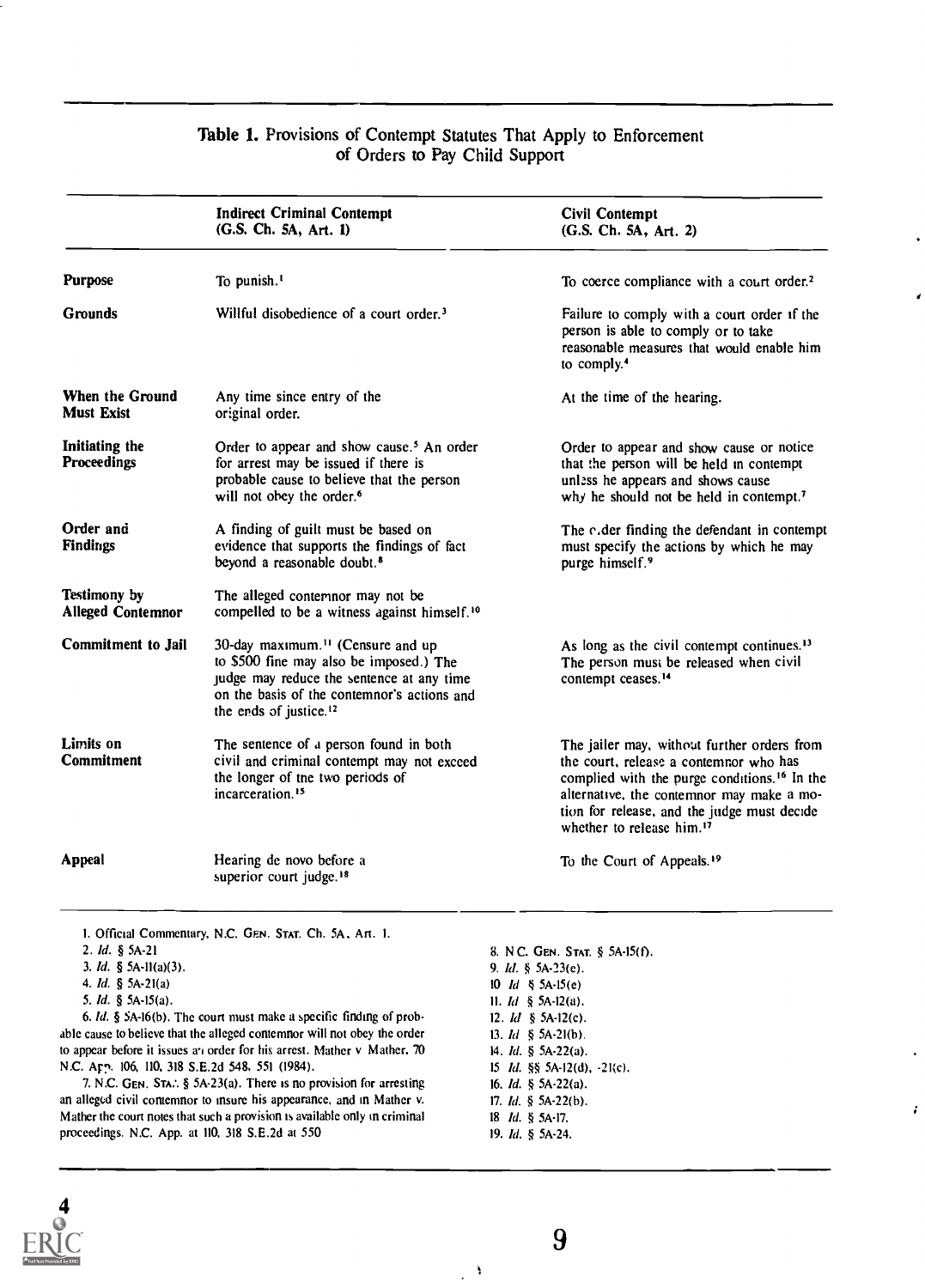one of the most troubling ast ects of the civil-criminal distinction.

To protect the defendant's rights and guard against possible grounds for reversal, the extra due process requirements of a hearing for indirect criminal contempt should also be applied in civil contempt cases that result in a finding of criminal contempt:

(1) Process for initiating the action. Notice, which is allowed as an alternative to an order to appear for a civil contempt proceeding,22 is inadequate for initiating a criminal contempt proceeding. For a proceeding for indirect criminal contempt, the alleged contemnor must be ordered to appear.<sup>23</sup> Again, the statute appears to allow a finding of indirect criminal contempt in a properly initiated proceeding for civil contempt. But it is better, if there is a chance that a finding of indirect criminal contempt will occur, to use an order instead of a notice to appear. The order should be worded to put the defendant on notice that he may be found in civil contempt or criminal contempt or both.

(2) Alleged contemnor as a witness. The person charged with criminal contempt may not be compelled to be a witness against himself.<sup>24</sup> Certainly an alleged contemnor in a civil contempt proceeding may also, in response to particular questions, claim his Fifth Amendment right not to incriminate himself.25 But an alleged criminal contemnor cannot be compelled to take the stand to testify.

(3) Standard of proof. In order to hold a person in criminal contempt, the judge must make findings of fact that are established by the evidence beyond a reasonable doubt.26

23. N.C. GEN. STAT. § 5A-15(a). The order to show cause must specify the acts alleged to constitute contempt and inform the alleged contemnor that he should be prepared to defend himself. O'Briant v. O'Briant. 313 N.C. 432. 440-41, 329 S.E.2d 370. 375-76 (1985).

24. N.C. GEN. STA7. § 5A-15(e)

(4) Right to counsel. Although the contempt statute makes no mention of counsel, and although there is no North Carolina case directly on point, an indigent alleged contemnor probably has a right to appointed counsel in a proceeding for indirect criminal contempt. In dicta, the North Carolina Supreme Court has stated, "[W]e recognize that criminal contempts are crimes, and accordingly, the accused is entitled to the benefits of all constitutional safeguards."27 While counsel should be appointed for an indigent in an indirect criminal contempt proceeding if imprisonment is to be imposed, an indigent's right to appointed counsel in civil contempt proceedings is to be determined on a case-by-case basis.28

Appeal procedures also differ for d strict court findings of civil and criminal contempt. Appeal from a finding of civil contempt is to the Court of Appeals,  $49$  while appeal from a finding of criminal contempt is for a de novo hearing before a superior court judge.<sup>30</sup> Sometimes appellate courts appear to everlook that distinction,<sup>31</sup> but in Michael v. Michael<sup>32</sup> the Court of Appeals did rot. The district court had found the appellant in criminal contempt for failing to make child-support and other courtordered payments. The Court of Appeals dismissed the

29. N.C. GEN. STAT. § 5A-24

30.1d. § 5A -17. Generally. criminal cases that are appealed from distnct to superior court are tried before a jury in superior court However, since the maximum penalty that can be imposed for criminal contempt is up to thirty days' imprisonment, a \$500 fine, or both, contempt has been classified as a puty offense for which there is no constitutional right to a jury trial See Blue Jeans Corp. v Amalgamated Clothing Workers. 275 N.C. 503, 511. 169 S.E.2d 867, 872 (1969). Bloom v. Illinois. 391 U S 194 (1968).

31. See. e.g., Faught v. Faught, 67 N.C. App. 37.312 S E.2d 504 (1984). disc. rev. denied, 311 N.C. 304. 317 S.E.2d 680 (1984): O'Briant v. O'Briant. 313 N.0 432. 329 S.E.2d 370 (1985).



<sup>22.</sup> N.C. GEN. STAT. § 5A-23(a). In Gompers v. Bucks Stove & Range Co.. 221 U.S. 418 (1911). the United States Supreme Court seemed to rzquire that an alleged contemnor. by inspecting the contempt papers, be able to determine whether the proceeding is to be civil or criminal. "He should not be left in doubt as to whether relief or punishment was the object in view He is not only entitled to be informed of the charge against him, but to know that it is a charge and not a suit." 221 U.S. at 446.

<sup>25. &</sup>quot;IT]he Fifth Amendment privilege against compulsory testimonial self-incrimination is ordinarily asserted in criminal proceedings. [but] its protection . . . extends to civil proceedings where a party may be subjected to imprisonment." Lowder v. Mills, Inc.. 301 N.C. 561. 584. 273 S.E.2d 247, 260 (1981).

<sup>26.</sup> N.C. GEN. STAT. § 5A-15(f). The contempt statute does not address the standard of proof for civil contempt proceedings.

<sup>27</sup> O'Bnant v. O'Briant. 313 N C 432. 435. 329 S E.2d 370.373 (1985) "II] f the crime for which the defendant is charged carries a possible prison sentence of any length, the judge may rot impose ar active prison sentence on the defendant unless defendant has been afforded the opportunity to have counsel represent him " State v Neely. 307 N.C. 247. 252, 297 S.E 2d 389. 393 (1982). See Scott v Illinois. 440 U.S. 367 (1979); Argersinger v. Hamlin, 4W U.S. 25 (1972).

<sup>28. &</sup>quot;Since the nature of nonsupport civil contempt cases usually is not complex. due process does not require that counsel be automatically appointed for indigents . . . [Instead.] due process requires appointment of counsel for indigents in nonsupport civil contempt proceedings only in those cases where assistance of counsel is necessary for an adequate presentation of the merits, or to otherwise ensure fundamental fairness." Jolly v Wright. 300 N.C. 83, 93, 265 S.E.2d 135, 143 (1980) But see McClain v. Walker. 768 F.2d 1181 (10th Cir 1985). cert. denied. 106 S.Ct 805 (1986) (due process requires that court-appointed counsel be provided for indigent support-owing parent who faces incarceration in civil contempt proceeding for nonsupport).

<sup>32.</sup> Michael v. Michael.\_ N.0 App \_.336 S.E.2d 414 (1985).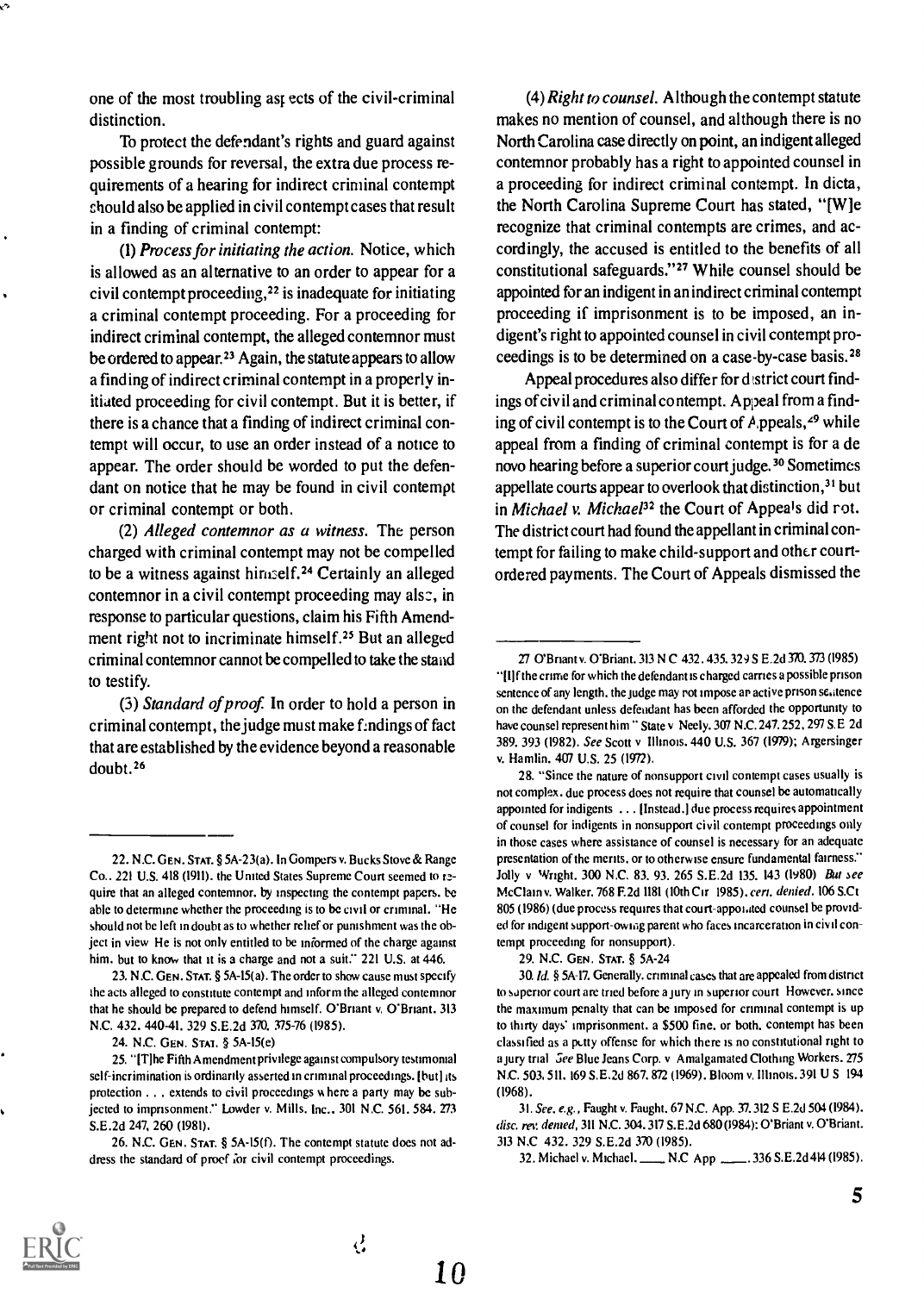appeal, holding that G.S. 5A-17 "vests exclusive jurisdiction in the superior court to hear appeals from orders in the district court holding a person in criminal contempt."33

Careful reading and application of the cuntempt statute can help avoid the pitfalls of confusing civil and criminal contempt. However, as recently as 1985 the Supreme Court acknowledged, as it had before the contempt statutes were rewritten, that the distinction between civil and criminal contempt might be "hazy at best."34 In O'Briant v. O'Briant<sup>35</sup> the Court emphasized the need to determine whether the contempt is criminal or civil, since the purpose, procedure, punishment, and right of :eview differ according to the classification.36 The opinion re-enforces the  $i$  ed to note carefully the statutory distinctions between the two types of contempt.

#### Issues in Civil Contempt

Assuming the existence of a valid court order and a failure to pay in accordance with the terms of the order, two issues are central in any civil contempt proceeding to enforce child-support requirements: (I) whether the alleged contemnor has the ability to pay, and (2) whether his nonpayment is willful. The requirements of willfulness and ability to pay are sometimes treated as synonymous, but they are not the same. Even though nonwillful failure to pay most often results from an inability to pay, factors other than inability to pay may render a failure to pay not willful. The proper allocation of the burdens of producing evidence and proving the essential elements of contempt is yet another issue. A search for guidance on any one of these issues can be frustrating. Few Supreme Court decisions address them at all. On the other hand, an enormous number of Court of Appeals decisions speak to ability to pay and willfulness,

tho.igh not always consistently.<sup>37</sup> Very few Supreme Court or Court of Appeals cases address the critical issue of who has the burden of producing evidence and the burden of proof in a civil contempt proceeding.

#### Ability to Pay

In a civil contempt proceeding the judge must make findings of fact and conclusions of law. $38$  The findings of fact are binding on appeal if supported by evidence in the record.<sup>39</sup> Findings of "ultimate" facts, such as the ability to pay, must be supported by evidentiary findings of fact 40 Often such ultimate facts are also denominated as conclusions of law and appear in both sections of the court's order. The trial judge's findings and conclusions must in turn support the order entered<sup>41</sup>-for example, that the defendant is committed to jail until he purges himself of contempt by paying \$500.

The alleged contemnor's ability to pay the amount ordered is usually the central issue in a civil contempt proceeding to enforce a child-support order. Nonpayment of the ordered amount is generally not difficult to prove, but the defendant's inability to pay will preclude a finding of civil contempt despite the nonpayment. A review of North Carolina appellate decisions indicates that most reversals of orders finding civil contempt for nonpayment of child support fall into two broad categories: (I) cases in which it is truly doubtful that the parent can pay, despite a specific trial court finding that he can-that is, the eviaence does not support the findings; and (2) cases in which the parent may be able to pay, but the court order does not contain  $\partial^d$  equate specific findings—that is, the evidentiary findings do not support either the ultimate finding that the defendant  $i<sub>s</sub>$  able to pay or the conclusion that he is in contempt. In the latter case, the record may well contain evidence from which sufficient findings could have been made.<sup>42</sup>

42. In Lee v. Lee, N C. App 2337 S.E 2d 690 (1985), the Court of Appeals pointed out that the trial court must determine what facts

6

<sup>33.</sup> *Id.* at \_\_\_\_\_, 336 S.E.2d at 415.

<sup>34.</sup> O'Briant v. O'Briant, 313 N.C 432, 434, 329 S E 2d 370, 372 (1985) [citing Blue Jeans Corp v Amalgamated Clothing Workers of America,  $275$  N C 503, 169 S.E 2d 867 (1969)]. The confusion that surrounds the contempt power is longstanding and is not unique to North Carolina. "Few legal concepts have bedeviltd courts, judges. lawyers and legal commentators more than contempt of court-in particular. the distinction between  $\gamma$ ivil and criminal contempt." Martineau. supra note 18, at 677. For an historical explanation of the confusion, see id. at 678-84.

<sup>35. 313</sup> N C. 432, 329 S.E.2d 370.

<sup>36</sup> Id. at 434, 329 S E.2d at 372. [citing Luther v. Luther, 234 N C. 429, 67 S.E.2d 345 (1951)1.

<sup>37.</sup> Statutory changes may have affected the holdings of some cases that were (lecided before G S Chapter 5A be :ame effective on July 1, 1978 In addition, in older -ases the label "for contempt" is usually comparable with current criminal contempt. whereas "as for contempt' snoald be translated as civil contempt. A number of older rulings still provide useful guidance for conducting civil contempt hearings and preparing findings and orders that will withstand appellate review.

<sup>38.</sup> Quick v. Quick, 305 N.C. 446, 450, 290 S. E.2d 653.657 (1982) (permanent alimony).

<sup>39.</sup> Green v. Green, 130 N.C. 578. 578. 41 S E. 784, 785 (1902)

<sup>40.</sup> Quick, 305 N.C at 451, 290 S E 2d at 657

<sup>41.</sup> *h*.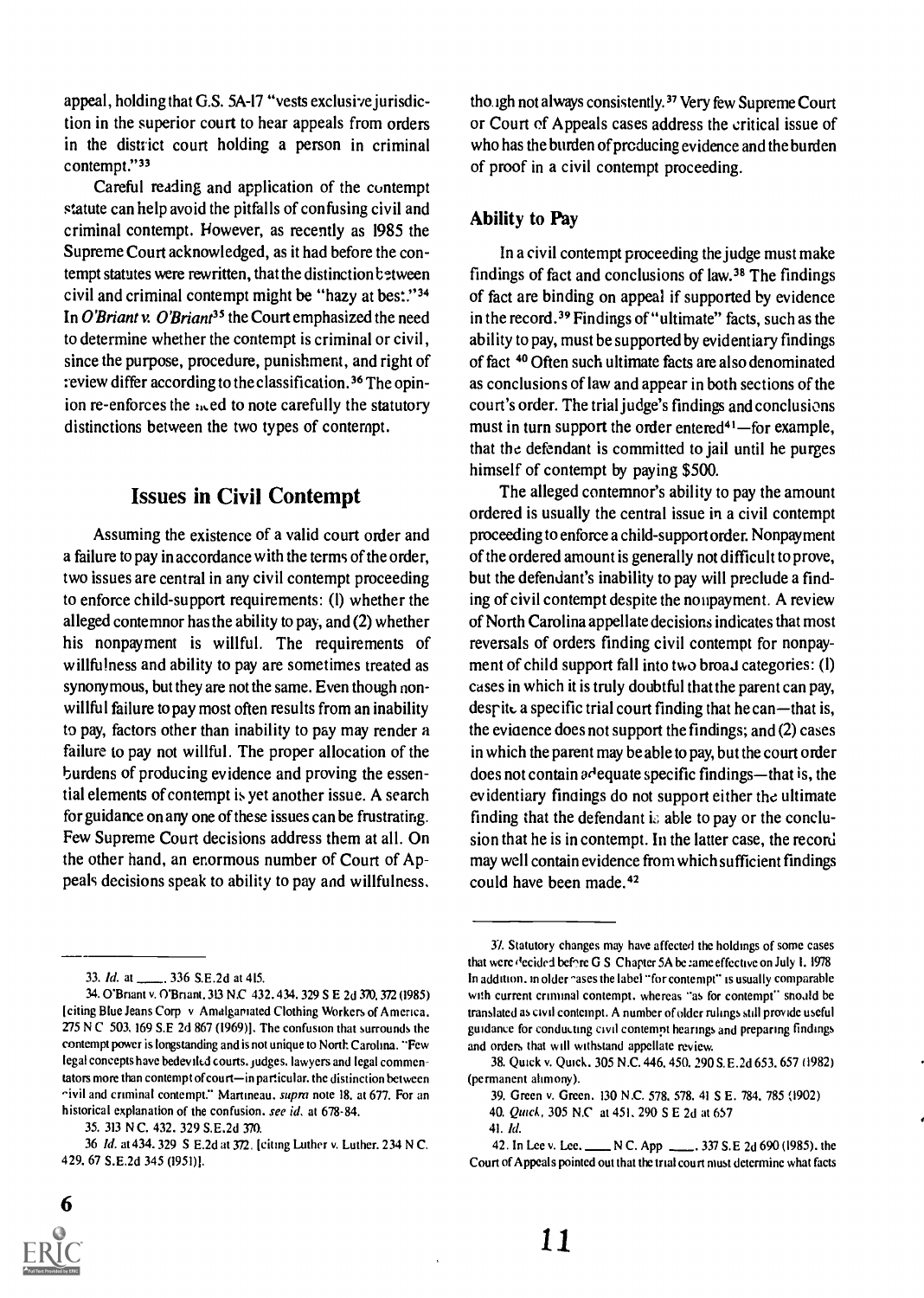Time at Which the Ability to Pay Must Exist. Perhaps the most troublesome issue relating to a defendant's ability to pay child support concerns whether that ability exists at the time of the finding of civil contempt. A finding that the defendant was able to pay at some other point since the original order was entered may be the basis for holding him in criminal contempt, but it will not support an order holding him in civil contempt. In Mauney  $\nu$ . Mauney,  $43$  the Supreme Court emphasized that in order to find civil contempt, the trial court must find not only that the defendant has not complied with a court order directing him to pay child support but also that he is currently able to comply. In Self v. Self,<sup>44</sup> the Court of Appeals held that a defendant could not be found in civil contempt even when the record showed that he was able to work, if there was no evidence or finding that work was available for him.<sup>45</sup> These holdings are consistent with a statement in the official commentary to G.S.  $5A-21$ : a person in civil contempt "holds the keys to his own jail by virtue of his ability to comply." In order to incarcerate a person for civil contempt, on the rationale that he can release himself by complying with the order, it is essential that there be evidence and a finding that he is able to comply or to take reasonable measures to be able to comply.

Citing Mauney, in Hodges v. Hodges<sup>46</sup> the Court of Appeals reversed a contempt order because there had been Ito finding that on the day of the contempt hearing the defendant was able to comply or that he owned real or personal property that he could sell in order to pay the arrearage. The Court of Appeals said, "Our Supreme Court has held that a trial court's findings that a defendant was healthy and able-bodied, had been and was presently employed, had not been in ill-health or incapacitated, and had the ability to earn good wages, without finding that defendant presently had the means to comply, do not support confinement in jail for contempt."47

The mere fact that the defendant is able-bodied does not mean that he is able to pay child support.<sup>48</sup> Instead, as the Supreme Court has said, the trial court should take inventory of his capacities and property: "[Hind what are his assets and liabilities and his ability to pay and work-an inventory of his financial condition."<sup>49</sup> A finding of present income—or ability to generate income is critical. The trial court should not skirt that requirement by making only conclusory findings, such as that the defendant was able to pay when the original order was issued and the circumstances have not changed.

An ability to pay in the future, without a finding of present ability, is not sufficient to warrant imprisonment for civil contempt. In two cases,<sup>50</sup> the trial court committed defendants to jail and provided that they could purge themselves by paying a specified part of the arrearage. The defendants were given work release to enable them to continue to work to pay the amount. In both cases the Court of Appeals reversed, since the findings of fact related only to the defendants' ability to pay in the past and there were no findings of present ability to pay the specified part of the arrearage.

Ability to Pay Part of an Arrearage. Sometimes a defendant can pay some but not all of the amount owed under a court order. The Supreme Court has said that a finding of ability to pay part of an arrearage will not support an order jailing the contemnor and conditioning his release on payment of all of the money owed.<sup>51</sup>

N C. App 28. 337 S.E 2d 690 (1985). McMiller v. McMiller. 77 N.C. App. 808. 336 S.E.2d 134 (1985).

51. Green v. Green. 130 N C at 579.41 S E. at 786. A 1984 Court of Appeals decision stated that the same law still applies. In that case an order requiring the defendant's imprisonment for civil contempt until he paid a \$10.590 arrearage could not be supported by a finding that he had the present ability to pay a portion of that sum. Brower v. Brower. 70 N.C. App. 131. 134. 318 S.E.2d 542. 544 (1984). But see Reece v. Reece. 58 N.0 App 404, 293 S.E.2d 662 (1982). in which the Court of Appeals



are established by the evidence, not just recapitulate testimony or recite what the evidence may tend to show Thus, a finding that "'defendant represents to the court he is presently employed . .. and earns \$5.10 per hour' [was] not a determination by the court of a fact established by the 50. Lee v Lee, evidence." *Id.* at , 337 S.E 2d at 697.

<sup>43.</sup> Mauney v. Mauney, 268 N.C. 254. 150 S.E 2d 391 (1966).

<sup>44.</sup> Self v. Self. 55 N C App. 651. 286 S.E.2d 579 (1982).

<sup>45.</sup> Id. at 653-54. 286 S.E.2d at 581.

<sup>46.</sup> Hodges v Hodges, 64 N.C. App. 550, 307 S.E 2d 575 (1983).

<sup>47</sup> Id. at 553. 307 S E.2d at 577 The official commentary to G.S. 5A-21 states that the statute "is intended to make clear. for example, that the person who does not have the money to make court-ordered pa' ments

but who could take a job which would enable him to make those payments. remains in contempt by not taking such a job." That statement seems to be the basis for at least one writer's conclusion that the stringent standard of present ability to comply that was outlined in Mauney v. Mauney has been relaxed BURGWYN ET AL.. LEGAL ASPECTS OF AND TACTICS USED IN THE NORTH CAROLINA CHILD SUPPORT ENFORC "MENT (IV-D) PRO-GRAM 39 (Rev ed., N.C. Dept of Human Resources. October 1980)

<sup>48</sup> Green v. Green. 130 N.C. at 579. 4: S.E at 785.

<sup>49.</sup> Vaughan v. Vaughan. 213 N.C. 189. 193. 195 S.E 351. 353 (1938). It sometimes seems that it is impossible to make too many findings of fact. but in one unusual case very few findings were necessary In Coleman v. Coleman. 74 N.C. App. 494. 328 S.E.2d 871 (1985). \$200 a month in income from renting a house established the defendant's ability to pay \$200 a month in child support and alimony pendente lire while he was in prison for shooting the plaintiff, even though the defendant had taken measures to make it appear that his brother legally owned the house.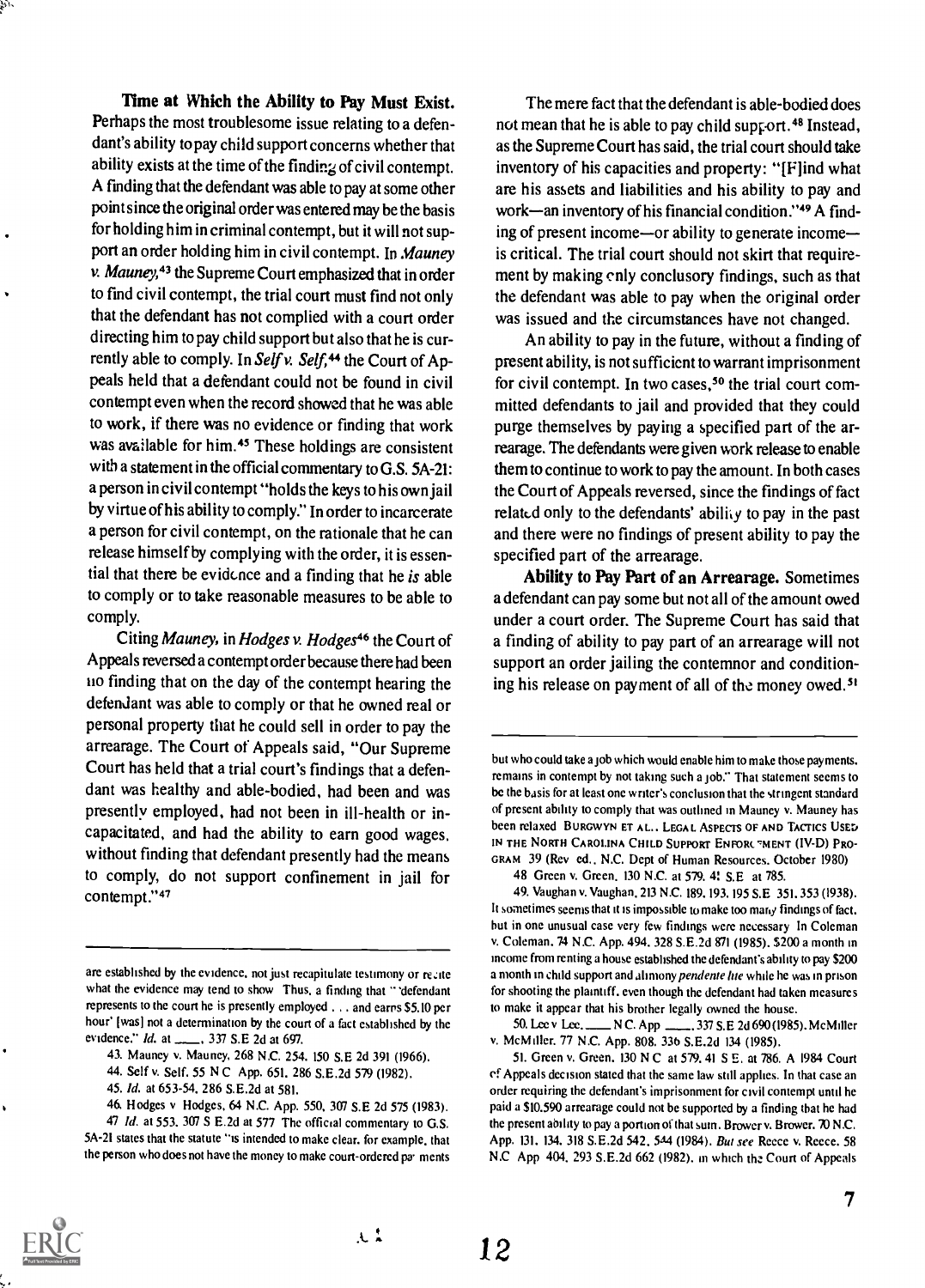When an order commits a defendant to jell until he complies with the order to make child-support payments, that vaguely worded commitment order may be construed to mean that he is to be jailed until he has paid the full amount owed. If the court's findings state that the defendant is able to pay only part of the arrearage, or if that is the only finding the evidence supports, that imprecise order of commitment to jail is error.<sup>52</sup> An order for commitment should specify the exact amount the contemnor must pay in order to purge himself of civil contempt. A simple statement that he is to be held until he complies is inadequate. But clearly, under a properly worded order, a contemnor may be jailed for civil contempt until he pays that portion of an arrearage that he is able to pay, even if that amount is substantially less than the full amount owed.

Consideration of Alleged Contemnor's Expenses. A defeno it's claim of inability to pay is usually based on his assertion that his necessary expenses combined with the ordered child support exceed his income. The cost of supporting a second family may be asserted as part of the basis for being unable to comply with a childsupport order. But the trial court is not bound by the defendant's characterization of particular expenses as necessary, and the acquisition of new obligations-even familysupport obligations-does not necessarily relieve a parent of the duty to comply fully with a previous child-support order.

In Beasley  $\therefore$  Beasley<sup>53</sup> the defendant had incarred increased expenses because he had a second family and had bought a new home. The trial court found him in contempt for not complying with a. ... der for increased child-support payments, when his only defense was that he could not afford to pay the higher amount. The Court of Appeals' decision affirming the contempt order was affirmed by the Supreme Court in a per curiam opinion. The Supreme Court noted the increase in the defendant's net income between the time he was ordered to pay \$35 a week and the time he was ordered to pay \$50 a week, and it approved the Court of Appeals' application of the law to those and other facts.<sup>54</sup> The Court of Appeals had said that the defendant's first family's needs could not

<sup>54.</sup> Id. at 580-81, 251 S.E.2d at 434.



be made subservient to the needs of his second family.<sup>55</sup> It also held that the trial court was not required to make specific findings as to whether the defendant's proven expenses were necessary, when it was evident that the trial judge had considered this question and concluded that not all of the listed expenses were necessary. 56 This conch:sion was based on a finding that "the defendant's income and assets, after consideration of his expenses, is sufficient to enable the defendant to have paid" the ordered amount (emphasis added by the Court of Appeals).<sup>57</sup> Although the Supreme Court found the findings of fact sufficient to support a conclusion that the defendant's income and assets after expenses enabled him to comply, the Court of Appeals was more lenient in Beasley than in a number of its other decisions in regard to the degree of specificity required in the findings. The decision suggests, though, that the trial court has wide discretion in assessing the parties' asserted expenses.

Other issues related to "ability to pay" have been addressed by the Court of Appeals but not by the Supreme Court.

Deliberate Inability to Pay. How should attempts at deliberate pauperization be handled? Sometimes the . :leged contemnor has intentionally created a situation in which it is impossible for him to pay the ordered amount of child support. Obviously, there is a legitimate concern that a parent not be allowed to make, with impunity, a willful decision not to support his child. If he is no longer al-le to comply or to take reasonable measures that would cnable him to comply because he has intentionally acted to make himself unable to pay. his failure to pay support must be classified as criminal, not civil, contempt.

The problem that trial judges face in dealing with self-induced inability to comply with a child-support order is accentuated by the appellate courts' failure to distinguish clearly between civil and criminal contempt when they address the issue. A careful analysis of each case may reveal the distinction, but much confusion would be eliminated if the trial and appellate courts-in every contempt case—distinguished and identified the type of contempt being considered. Despite the frequent confusion, some general rules may be stated. Criminal contempt should be used to punish a contemnor who deliberately divests himself of the ability to comply with

÷,

affirmed an order that imprisoned the defendant until he paid a \$!4.292.20 arrearage, wl en the court found that he had earned between \$11,000 and \$24,000 a year since 1974 and had the present ability to pay part of the arrearage.

<sup>52.</sup> Green at 579, 41 S.E. at 786.

<sup>53.</sup> Beasley v. Beasley, 296 N.C. 580, 251 S.E.2d 433 (1979).

<sup>55.</sup> Beasley v. Beasley. 37 N.0 App. 255. 257. 245 S.E 2d 820. 822 (1978).

<sup>56.</sup> Id. at 258. 245 S.E.2d at 822

<sup>57.</sup> Id.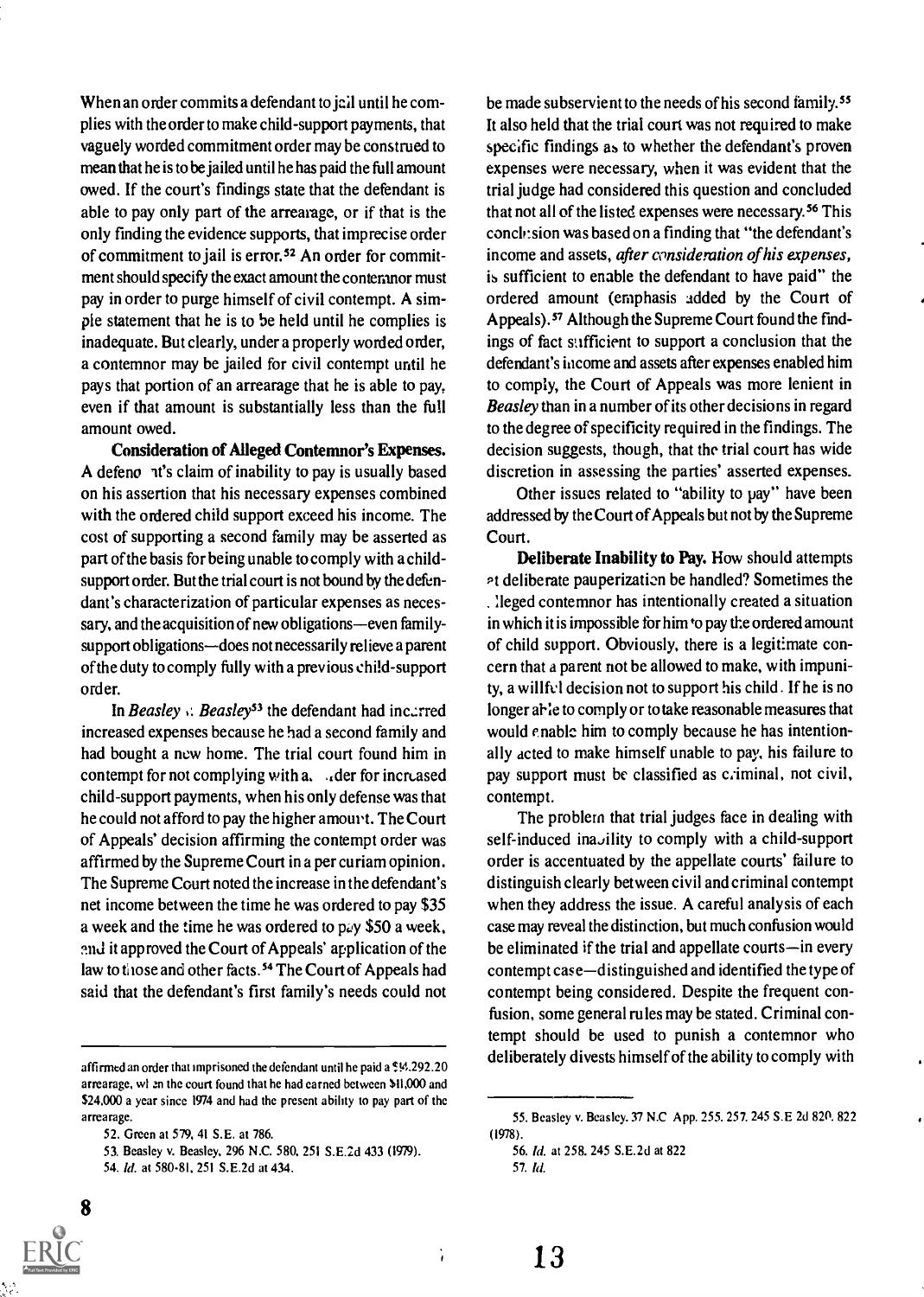a court order. A contemnor who attempts to escape payment by arranging his affairs so as to *appear* to be unable to comply but in fact can still take reasonable measures to be able to comply may be held in civil or criminal contempt, or both, for nonpayment.

Three Court of Appeals decisions illustrate the need to classify the contempt as civil or criminal when deliberate pauperization is an issue. The defendant in *Faught v. Faught*<sup>58</sup> appealed from a finding of contempt on the grounds that he could not be held in contempt because he was not financially able to comply. He admitted that he *had* been able to pay the monthly alimony payments originally ordered and had willfully not done so, creating a large arrearage.<sup>59</sup> A subsequent order directed him to make payments on the arrearage in addition to the ordered alimony payments. When he fell behind in both payments, the court found him to be in criminal contempt u.:der G.S. 5A-11(a)(3).<sup>60</sup> The Court of Appeals affirmed, holding that he could be punished for criminal contempt even though he lacked a present ability to pay, because he had voluntarily assumed additional obligations and divested himself of assets and income.<sup>6t</sup>

In Williford v. Williford<sup>62</sup> the defendant claimed that he was not able to comply with a support order because his income had declined and he hada second family. The decision is somewhat confusing because it does not indicate that either the district court or the Court of Appeals classified the proceeding as criminal or civil. The Court of Appeals' language suggests a finding of criminal contempt: "[A] defendant may not deliberately divest himself of his property and in effect pauperize himself for appearance at a hearing for contempt and thereby escape punishment because he is at that time unable to comply  $\ldots$  ."<sup>63</sup> But the case may represent a situation in which the defendant could be found in either civil or criminal contempt, or both. Findings cited by the court include the fact that the defendant had voluntarily taken a job that paid \$7,000 a year less than his previous job, had left that position to accept employment "for an unnamed concern for undisclosed compensation," and had remarried and had another child.<sup>64</sup> But the trial court had also found that he was making payments on his second wife's home, paying country club dues, and making truck and other loan payments.<sup>65</sup> Thus the Court of Appeals may actually have been indicating that the defendant was still able to comply, despite his attempt to appear otherwise.

In Goodhouse v. DeFravio,<sup>66</sup> a civil contempt case, the Court of Appeals clearly articulated the fact that the defendant had a present ability to comply with a childsupport order, even though he had tried to divest himself of the appearance of being able to comply. The defendant had sold a \$61,000 interest in a prospering company for only \$10,000 and had made other highly questionable business decisions. $57$  The court held that sufficient evidence supported the trial court's finding that the defendant could pay a child-support arrearage of \$4,000, even though he had chosen to quit work and become a fulltime student.<sup>68</sup> He had \$2,500 in an IRA account, owned furniture and other assets we.:th  $$17,500$ , and held outstanding notes totaling \$40,000.<sup>69</sup>

Ability to Pay Large Arrearages. Another issue the Court of Appeals has addressed is the sufficiency of findings about the ability to pay accumulated arrearages. Extremely large amounts of overdue support payments may accrue before they come to a court's attention in a contempt proceeding. Sometimes the court modifies the support order to provide for payments on the arrearage in addition to the regular support payments. As discussed earlier, the court may jail the contemnor for civil contempt and condition his release on payment  $\mathfrak{c}$  the portion of the arrearage that he is able to pay. An order to confine a defendant until he pays the entire arrearage must be supported by a finding that he is at present able to purge himself by paying the entire amount.<sup>70</sup> The Court of Appeals reversed such an order in Jones v. Jones,7t in which it said:

While the evidence tends to show that defendant was gainfully employed as a construction worker at an hourly wage of \$5.75 and that he lives with his second wife who also is gainfully employed with an average takehome pay of approximately \$406.00 per month and that the defendant and his wife reside in a trailer situated



<sup>58.</sup> Faught v. Faught, 67 N.C. App. 37, 312 S.E.2d 504 (1984), disc. rev. denied, 311 N.C. 304, 317 S.E.2d 680 (1984).

<sup>59.</sup> Id. at 45, 312 S. E.2d at 509.

<sup>60.</sup> Id. at 46, 312 S.E.2d at 509.

<sup>61.</sup> Id.

<sup>62.</sup> Williford v. Williford, 56 N C App. 610, 289 S.E.2d 907 (.

<sup>63. /</sup>d. at 612, 289 S. E.2d at 909 [quoting Bennett v. Bennett, 21 N C. App. 390, 393, 204 S.E.2d 554, 556 (1974)].

<sup>64.</sup> Id. at 612. 289 S E.2d at 908.

<sup>65</sup> Id.

<sup>66</sup> Goodhouse v. DeFravio. 57 N C. App 124, 290 S.E.2d 751 (1982)

<sup>67.</sup> Id. at 125. 290 S. E.2d at 752.

<sup>68.</sup> Id. at 128, 290 S.E 2d at 754.

<sup>69.</sup> Id.

<sup>70.</sup> Jones v. Jones. 62 N C App. 748. 749. 303 S. E.2d 583. 584 (1983). <sup>71</sup> Id.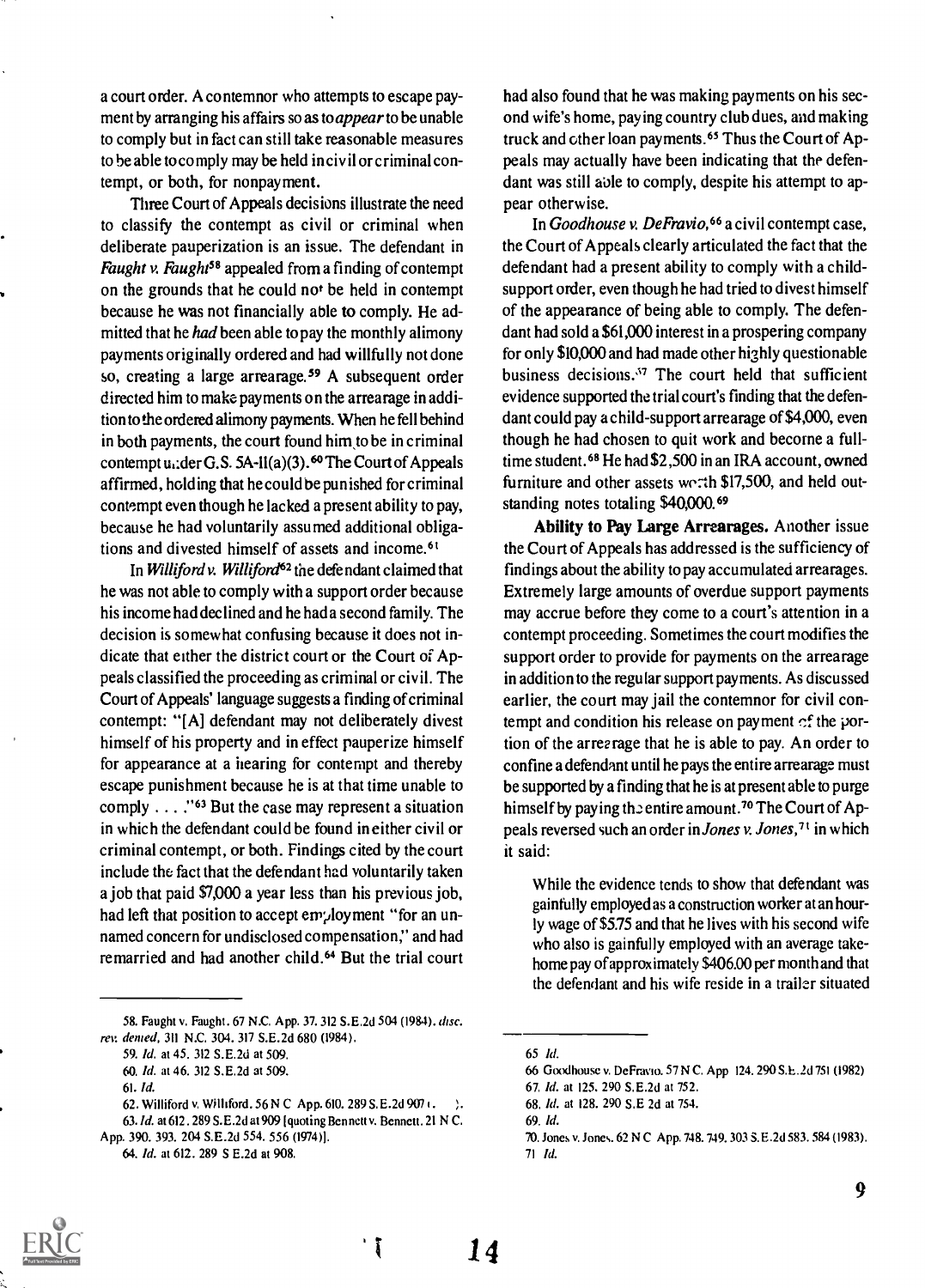on some "lard" given to defendant by his present fatlierin-law and that the trailer is heavily mortgaged and that monthly payments are \$250.00 and that the mortgage will be paid in six years and that defendant owns an automobile which is "broken," there is no eviderce in this record that defendant actually possesses \$6,540 [amount of the arrearage] or that he  $h_{1/5}$  "the present ability to take reasonable measures that would enable him to comply, with the order."<sup>72</sup>

The findings in *Monds v. Monds*<sup>73</sup> indicated that the defendant had transferred substantial holdings and made extensive attempts to appear to be a man without means. But the Court of Appeals affirmed an order committing him to jail until he paid an arrearage of \$5,994.50. The record was replete with evidence of the defendant's financial maneuvering to masquerade the fact that he had assets and to create the impression that he was just a simple man who earned only \$125 a week.74 In fact, he was working for his son-in-law (who had previously been employed by him for the same wages), and he had sizable assets that would allow him to take reasonable measures to comply with the child-support order.75

In Teachey v. Teachey<sup>76</sup> the court said that jailing a defendant for civil contempt until he paid a \$4,825 arrearage was not proper without a finding that he was able to pay that amount immediately or to take reasonable measures "such as borrowing the money, selling defendant's mountain property in Virginia, or liquidating other assets, in order to pay.  $\ldots$  ."<sup>77</sup> The holding in this case requires not only that the defendant have valuable assets but also that he be able to convert those assets into cash in order to pay the arrearage. The court provides no guidance regarding the suggestion that "borrowing the money" might constitute a reasonable measure to become able to pay support.

The defendant in Gibson v. Gibson<sup>78</sup> was uncooperative in producing evidence or giving testimony that would permit the court to determine his ability to pay, but the court affirmed the order finding him in civil contempt and imprisoning him until be paid the total arrearage of \$1,405.64. The movant had presented evidence and then called the defendant to testify. The defendant

10

claimed not to remember any of the figures involved in his financial situation, but the plaintiff's testimony was su Ticient to establish that the defendant had received severance pay from his previous job, lived rent-free in an apartment with all utilities furnished, drove a com  $z$ any car (even for his personal use) and had sold his own car, had received an increase in salary when he took a new job, and owned \$300 in stock.<sup>79</sup>

Appropriate Confinement and Requirements for Purging of Contempt. The confusion between civil and criminal contempt crops up again in the drafting of orders and wording of conditions of commitment to jail. In Abernethy v. Abernethy,  $80$  on the basis of a finding of present ability to comply with a support order, the district court ordered that the defendant "spend thirty days in jail for civil contempt of court" but allowed him several months to purge himself by paying the arrearage in installments before the commitment would be activated. When the period for "purging" had expired and the defendant still had not complied, the earlier commitment order was activated. On appeal, the defendant argued that the required finding of present ability to comply had not been made when the commitment was activated. The Court of Appeals held that, since he had not appealed from the original order finding him in contempt, the previous finding of ability to pay was res judicata on the issue of present ability to comply and the only issue before the court was whether he had complied with the earlier order to purge himself of contempt.<sup>81</sup> As one authority points out, since civil contempt continues only as long as the defendant is able to comply or to take reasonable measures to be able to comply, it is difficult to understand "how a finding of ability to comply atone time prevents a defendant from having the court determine whether the contempt 'continues' at a later time. Obviously, the court actually treated the matter as though it were a criminal contempt  $\dots$  "82 The definite 30-day commitment supports this interpretation.

<sup>72.</sup> Id. at 749, 303 S.E.2d 584.

<sup>73.</sup> Monds v. Monds, 46 N.C. App. 301, 264 S.E.2d 750 (1980).

<sup>74.</sup> Id. at 302-04, 264 S.E.2d at 752.

<sup>75.</sup> Id.

<sup>76.</sup> Teachey v. Teachey, 46 N.C. App. 332, 264 S.E.2d 786 (1980).

<sup>77.</sup> Id. at 335, 264 S.E.2d at 787-88.

<sup>78.</sup> Gibson v. Gibson, 24 N.C. App. 520, 211 S.E.2d 522 (1975).

<sup>79.</sup> Id. at 522-23. 211 S.E.2d at 523-24. The moving party does have a way to get records and compel attendance and testimony of the alleged contemnor. A subpoena will be issued on request in order to secure the testimony and documentary evidence of a witness. N.C. GEN. STAT. § IA -I, Rule 45(a), (c). A person who, without adequate cause, disobeys the subpoena may be found in contempt of court. Id. § 1A-1. Rule 45(f). A finding that the alleged contemnor had not brought the ordered documents to court though he was able to do so was sufficient to find him in contempt for failure to bring them. Self v. Self, 55 N C. App at 654, 286 S.E.2d at 581.82.

<sup>80.</sup> Abernethy v. Abernethy. 64 N C. App 386. 307 S.E 2d 396 (1983). 81. Id. at 388, 307 S.E.2d at 397.

<sup>82. 2</sup> R. LEE, NORTH CAROLINA FAMILY LAW § 156 (Supp. 1985)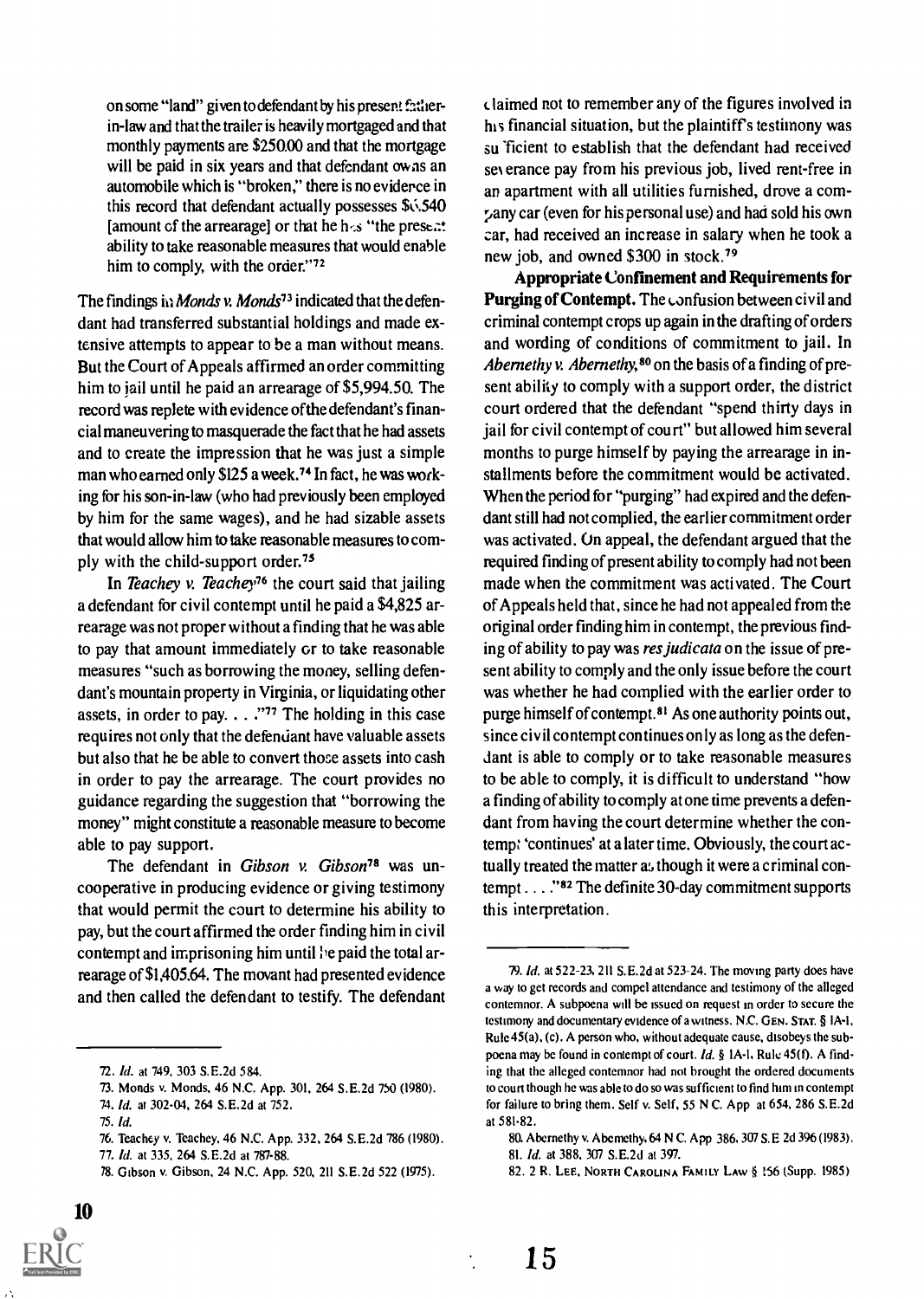Another issue in drafting civil contempt orders is whether the defendant's release from jail may be conditioned on his future compliance with a support order. In Bennett v. B .ett<sup>83</sup> the Court of Appeals held that an order committing the defendant to jail until he purges himself of cor apt may not order the defendant to make child-support payn.ents that accrue after the hearing date as a requirement for obtaining his , elease.

Summary. An order holding a parent in civil contempt for nonpayment of child support must include specific findings on his ability to pay and a conclusion that  $\mu$ e is currently able to comply or to take reasonable measures to be able to comply with the original order. If the contempt order requires the parent to pay an arrearage as a condition of purging himself and obtaining release from jail, it must contain findings, supported by the evidence, that he is able to either pay or take reasonable measures to become able to pay that amount. He must have this ability on the day of the hearing. If the defendant's assets are the basis for finding that he is able to comply, there must be a finding that he is able to liquidate those assets in order to pay the support. The fact that the defendant is able to pay part of the arrearage is insufficient to support an order of incarceration until the entire amount is paid, but he may be jailed under a civil contempt order that allows him to purge himself by paying the portion of the arreai age that the court finds he is able to pay.

In determining ability to pay, the court should consider the parent's property and financial condition, including his assets and liabilities, his ability and opportunity to work, and his present income compared with his income at the time of the original order. Several factors that are often cited in contempt orders are insufficient, standing alone, to support a finding of ability to comply: the fact that the parent is able-bodied, that he is currently employed and in good health, or that he is able to earn good wages.

Guidelines for determining a parent's ability to pay child support are not very precise. The issue may pose real problems for the trial judge who must decide whether the parent truly cannot pay or is merely trying to shirk his child-support responsibilities. Still, it is clear that the appellate courts require specific and thorough findings, supported by the record, to support a conclusion that a parent has a present ability to pay when he is found in civil contempt.

#### Willful Behavior

For a finding of civil contempt, the failure to comply with an order must be willful-in purposeful and deliberate violation of the law.84 The court must make findings of fact regarding the contemnor's object and purpose in violating the order.<sup>85</sup> In Jones v. Jones<sup>86</sup> the Court of Appeals stated that, even though the requirement of willfulness had been deleted from the civil contempt statute, it must be retained by implication, because willfulness is the essence of any contempt.<sup>87</sup> In childsupport cases, willfulness and ability to pay are often treated as the same issue, since a person does not act willfully if he has been unable to comply since the date the judgment was entered.<sup>88</sup> But while ability to pay may be viewed as a necessary precedent to a finding of willful nonpayment, willfulness may be an issue even when ability to pay is not in question. The Supreme Court and the Court of Appeals have dealt with willful noncompliance in several cases in which ability to pay was not an issue. Such cases often involve an analysis of the parent's good faith in not complying with the order.

Collateral Agreements. In Smith v. Smith,  $89$  the alleged contemnor defended by claiming that the moving party had violated a collateral agreement to allow the defendant to claim the child as a dependent for income tax purposes. The Supreme Court ruled that the trial court's order finding the defendant in contempt was not supported by sufficient findings of fact, because the trial court had not made a specific finding that he had willfully

 $\ddot{i}$ 

<sup>83.</sup> Bennett v Bennett, 71 N.C. App. 424, 322 S.E.2d 439 (1984).

<sup>84</sup> Henderson v. Henderson, 307 N C. 401, 408-10, 298 S.E.2d 345, 350-51 (1983).

<sup>85</sup> Id. Although Supreme Court decisions and many Court of Appeals decisions hold that a specific finding of willfulness and ability to pay is required. some Court of Appeals decisions hold that an inference of willfulness or ability to pay is sufficient where the record clearly Indicates, without a finding, that such is the case  $E.g.,$  Medlin v. Medlin, 64 N.0 App. 600, 307 S.E.2d 591 (1983), Daugherty v, Daugherty, 62 N.C. App. 318. 302 S E.2d 664 (1983).

<sup>86.</sup> Jones v. Jones, 52 N C. App. 104. 278 S.E.2d 260 (1981).

<sup>87.</sup> Id. at 109, 278 S.E 2d at 264. North Carolina's requirement of willfulness for a finding of civil contempt is not universal. "The same 'wilfulness' [that is required for criminal contempt] is not said to be required in civil contempt cases since the purpose of those cases is to give the opposing party the relief to which he is entitled, and the contemnor's state of mind is not, therefore. important." Dobbs, supra note 16, at 261 [citing McComb v. Jacksonville Paper Co. 336 U.S. 187 (1949)]. Even in criminal contempt cases, the nature of the willfulness or intent that is required is often unclear. Id. at 261-62.

<sup>88</sup> Lamm v. Lamm. 229 N.C. 248. 250, 49 S.E.2d 403, 404 (1948). 89. Smith v. Smith, 247 N.C. 223, 100 S.E.2d 370 (1957).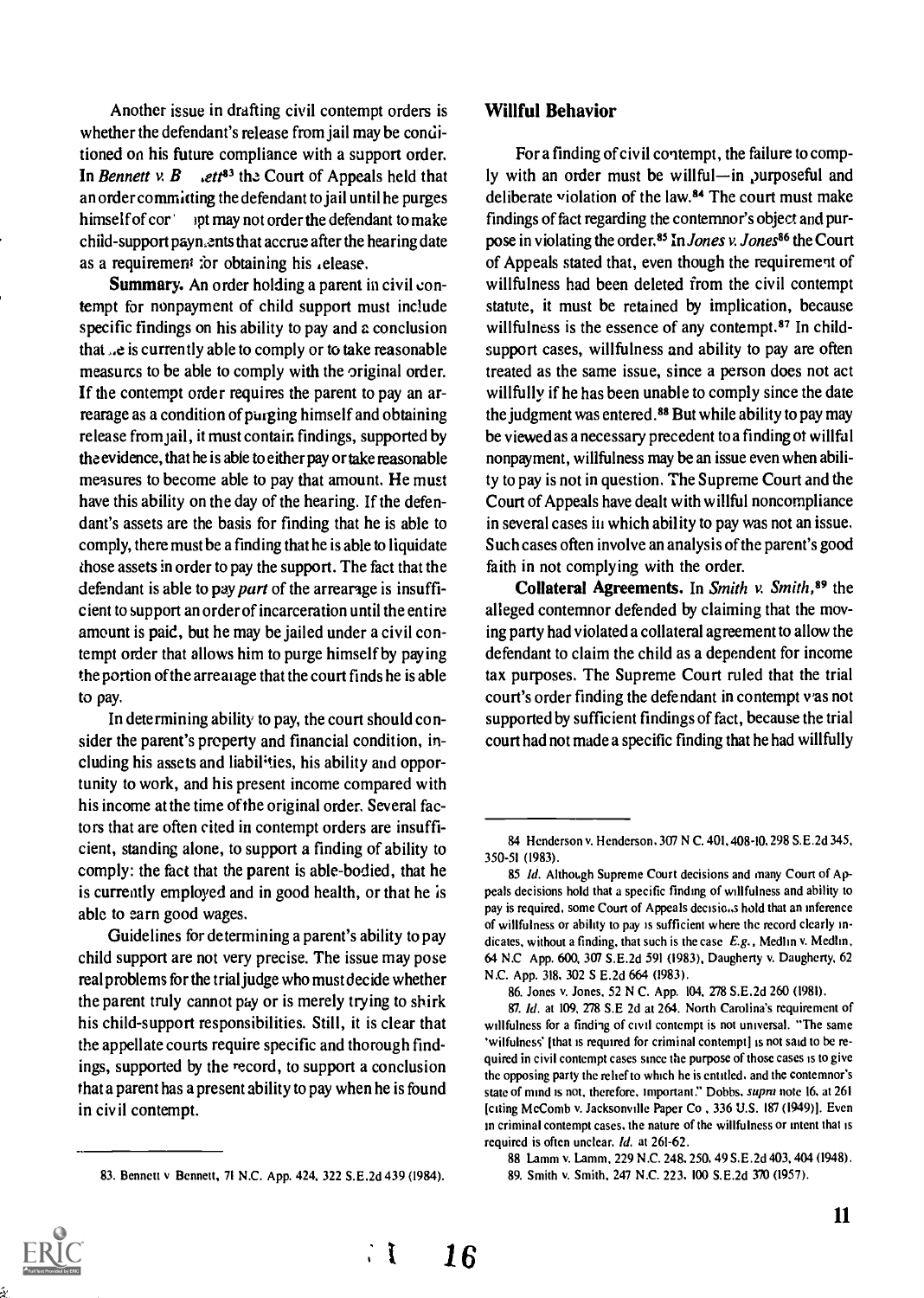disobeyed its order.<sup>90</sup> In Forte v. Forte<sup>91</sup> the Court of Appeals affirmed the district court's decision that the father's failure to pay child support was not willful when he had relied on the mother's statement that she would waive support payments if he relinquished his visitation rights. The defendant was still responsible for a \$9,075 arrearage, but because his nonpayment was not willful, he could not be jailed for civil contempt. The court noted the rule in most jurisdictions that disobedience of "a court order that results from the advice or agreement of the complainant should not be punished at the complainant's behest."92

Credit for Other Expenditures. The issues of good faith and willfulness frequently arise when a parent makes expenditures on behalf of the child that are independent of the ordered child-support payments. Credit may be allowed for expenditures that do not conform to ' e childsupport order, but only when injustice would result from denying it.93 The trial court has wide discretion, depending on the facts of each case, in determining when to allow credit for other expenditures.<sup>94</sup> If the trial court makes the necessary finding of fact concerning whether the defendant's behavior was willful, the Court of Appeals generally affirms the decision.

In Lynn v. Lynn,<sup>95</sup> the Court of Appeals affirmed a district court order that allowed the father partial credit for installing a furnace—thus eliminating his arrearage

a. There is no right "as a matter of law to credit for all expenditures which do not conform to the decree."

e. "Credit is more likely to be appropriate for expenses incurred with the consent or at the request of the parent with custody.'

f. "Payments made under compulsion of circumstances are also more likely to merit credit for equitable masons." Id. at 81, 231 S. E.2d at 182.

12

and making him current in payments--but still found him in contempt for willfully violating the explicit terms of the support order. The opinion does not characterize the contempt as civil or criminal and the defendant was not jailed, but he was ordered to pay the plaintiffs attorney fees and to sell certain real estate in order to post a \$5,000 performance bond. Lynn illustrates the principle that a defendant who unilaterally modifies a court order risks being found in contempt for violating the order.<sup>96</sup> The Court of Appeals said, "Since the court found that defendant had the ability to make the required payments but willfully failed to make them, these findings were sufficient in themselves to justify the court's conclusion as to contempt."°7

The defendant in *Jones v. Jones*<sup>98</sup> unilaterally reduced the child-support amount as credit for expenses he incurred when the children visited him. The Court of Appeals affirmed the trial court's conclusion that he was not in contempt for failing to make child-support payments as previously ordered. The court reconciled this holding with Lynn v. Lynn by stating that the trial court could have found the defendant in willful contempt of court, but its failure to do so was not an abuse of discretion.<sup>99</sup>

Changed Circumstances. A parent who is subject to a civil order to pay child support has the right to file a motirn seeking modification of the order if a change in circumstances-such as decreased income or increased expenses—affects his ability to pay the ordered amount. In Smithwick v. Smithwick<sup>100</sup> the Supreme Court said that the mere fact that the parent does not exercise that right, and instead falls into arrears under the original order, does not sustain a conclusion that his failure to pay was willful and contemptuous.<sup>101</sup> His ability to pay at the time of the hearing must be established. Sometimes the parent unilaterally reduces his payments because of a change in circumstances that he believes affects his legal obligation. In Jarrell v. Jarrell<sup>102</sup> the Supreme Court affirmed the trial court's conclusion that the alleged contemnor was not in willful contempt of court when he reduced

101. Id. at 504, II S. E.2d at 456 See also C,aham v. Graham, 77 N.C. App. 422, 335 S.E 2d 210 (1985) (defend : nt's failure to move for a modification of the child support order is not evidence of willful contempt).

<sup>90.</sup> Id. at 225, 100 S.E.2d at 371-72.

<sup>91.</sup> Forte v. Forte, 65 N.C. App. 615, 309 S.E.2d 729 (1983).

<sup>92.</sup> Id. at 616, 309 S.E.2d at 730. The quoted reference to punishment .n the context of a civil contempt case illustrates the ease with which the purposes of civil and criminal contempt are confused. It may also demonstrate that courts sometimes view imprisonment forcivil contempt as embodying an element of punishment even though the primary purpose is coercive.

<sup>93.</sup> Goodson v. Goodson, 32 N.C. App. 76, 81, 231 S.E.2d 178, 182 (1977). In Goodson, atter articulating the general equitable principle to be applied, the Court of Appeals set out the following guidelines for allowing credit for voluntary expenditures outside the scope of the support order:

b. The delinquent parent is not "entitled to credit for obligations incurred prior to the time of the entry of the support order."

c. "The delinquent parent is not entitled as a mat ter oflaw to a deduction proportionate to the amount of time spent with the child."

d. "Credit is not likely to be appropriate for frivolous expenses or for expenses incurred in entertaining or feeding the child during visita tion periods."

<sup>94.</sup> Jones v. Jones, 52 N.C. App. at 109, 278 S.E.2d at 263-64. 95. Lynn v. Lynn, 44 N.C. App. 148, 260 S.E.2d 682 (1979).

<sup>96.</sup> Id. at 152, 260 S.E.2d at 685.

<sup>97.</sup> Id.

<sup>98.</sup> Jones v. Jones, 52 N.C. App. 104, 278 S.E.2d 260 (1981).

<sup>99.</sup> Id. at 109-12 278 S.E.2d at 263.65.

<sup>100.</sup> Smithwick v. Smithwick, 218 N.C. 50., 11 S.E.2d 455 (1940).

<sup>102.</sup> Jarrell v. Jarrell, 241 N.C. 73, 84 S.E.2d 328 (1954).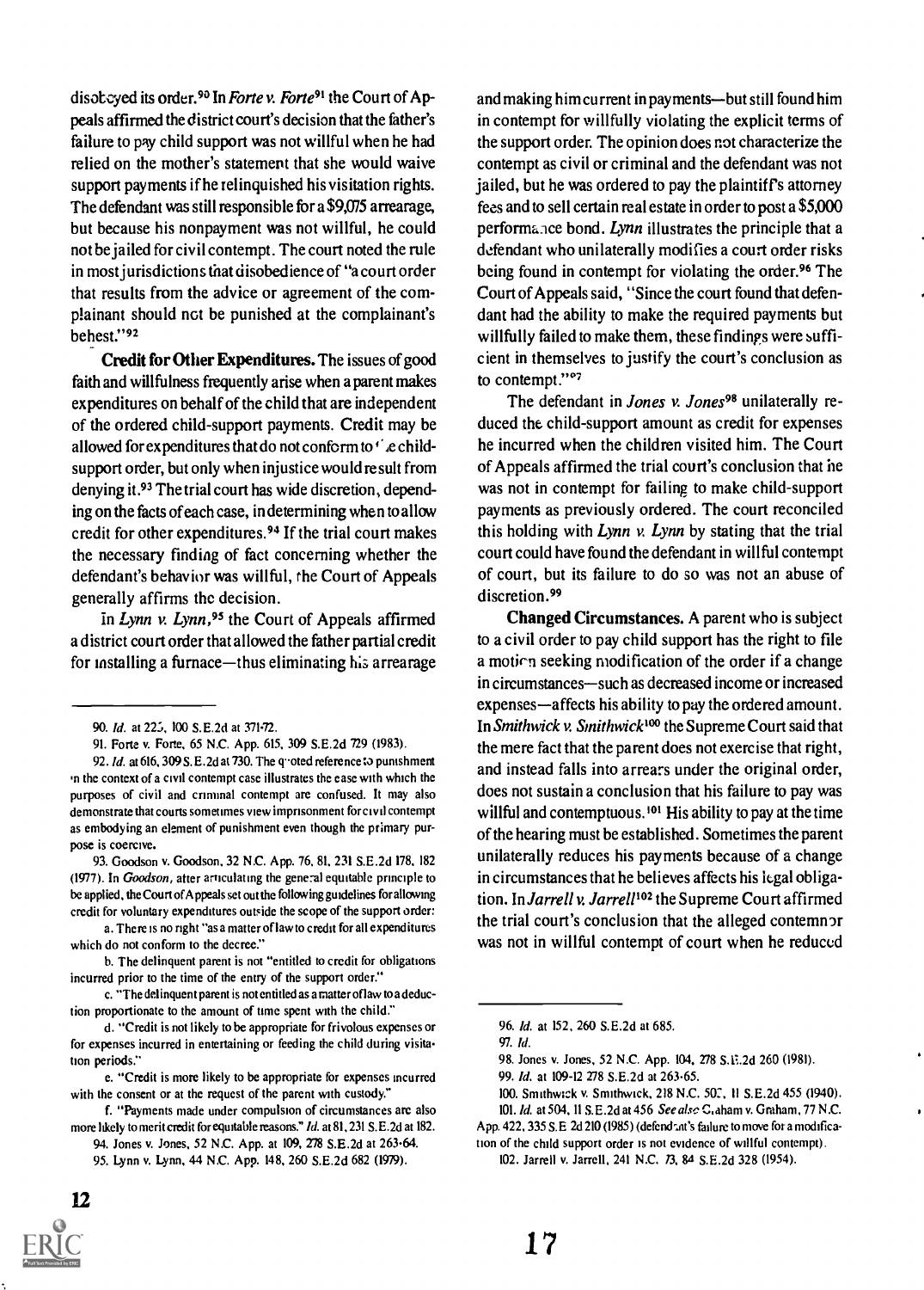his child-support payments. The father had assumed in good faith that he was not required to pay support for one child who had married or for another child while that child was living with him.1°3

The trial court has broad discretion in determining whether subjective good faith is a sufficient excuse for nonpayment. The risk that a good-faith argument will be rejected is especially great if the issues of willfulness and ability to pay are not distinguished. In Gates  $v$ . Gates<sup>104</sup> the defendant unilaterally reduced payments because the mother had remarried and the child had reached the age of majority. The Court of Appeals affirmed the trial court's order holding the defendant in contempt, stating that he should have applied to the court for a modification of the support order.<sup>105</sup> The court declined to rule "as a matter of law that the trial court erred in finding the father in contempt"106 and said that a distinction should be made between the facts in this case and cases in which credit may be allowed for outof-pocket expenditures.107 Unfortunately, it went on to support the conclusion that the father was in willful contempt by stating that "ability to pay and nonpayment are the only required factors."<sup>108</sup>

Occasionally an issue as to willfulness arises apart from either the parent's ability to pay or his good-faith nonpayment. For example, a defendant may not be held in contempt for nonpayment of child support when there is no evidence to show that either he or his attorney was ever notified of the order to pay support. 109

Summary. An order holding a parent in civil contempt for nonpayment of child support must include specific findings on willfulness and a conclusion that the parent has acted willfully in not complying with the order. The fact that courts sometimes refer to the child-support order and a failure to pay under its terms as the only conditions for contempt reflects the temptation to equate the issues of willfulness and ability to pay.

108. Id. [citing Henderson v. Henderson, 307 N.C. 401, 298 S E.2d 345 (1983)].

109. Hilton v. Howington, 63 N.C. App. 717, 720, 306 S.E.2d 196, 198 (1983), disc. rev. denied, 310 N.C. 152, 311 S.E.2d 291 (1984); see also, Hart Cotton Mills, Inc. v. Abrams, 231 N.C. 431, 57 S. E.2d 803 (1950).

A person's failure to comply is not willful unless he is able to comply. Therefore, ability to pay is the first consideration in determining whether a parent has acted willfully in failing to pay support. The fact that a parent whose circumstances have changed has not gone into court to sek a decrease in the amount he is ordered to pay does not, by itself, support a conclusion of willfulness.

Even if the ability to pay is not at issue, the court must find that nonpayment was willful. In some circumstances the parent may not be in contempt because he acted in good faith or in reliance on some agreement with or representation by the payee. The trial court has wide discretion to allow or disallow credit for expenditures other than those specified in the support order. The judge also has wide discretion in determining whether the parent's actions were willful in a particular factual setting, but findings and conclusions on willfulness must be set out in the order.

#### Burden of Producing Evidence and Burden of Proof

District courts routinely use civil contempt proceedings to enforce child-support orders, and childsupport and related contempt proceedings take a great dea: of district court time. Yet many of the cases that are appealed are remanded because of insufficient findings of fact on the issues of willfulness and ability to pay. Despite the judicial time spent on proceedings to enforce child-support obligations and the amount of traffic between judicial levels, there is surprisingly little legal authority to clarify the essential issues of the burden of producing evidence and the burden ofproof in civil contempt proceedings.

At a show-cause hearing for civil contempt these burdens do not simply rest with the plaintiff (or movant), as they would in most other civil proceedings. The alleged contemnor conies into court under a previously adjudicated duty to pay a certain amount of child support. Before the hearing—before the show-cause order or notice may be issued-there must have been a finding of probable cause to believe that there is civil contempt. The civil contempt statute states that the alleged contemnor will be held in contempt unless he gives some justification for his failure to comply with the court's order, <sup>110</sup>

Since the issue of willfulness has traditionally been interwoven with the issue of ability to pay, the burdens



Ţ

<sup>103.</sup> Id. at 74, 84 S.E.2d at 328-29.

<sup>104.</sup> Gates v. Gates, 69 N.C. App. 421, 317 S.E.2d 402 (1984), affd, 312 N.C. 620, 323 S.E.2d 920 (1985) (per curiam).

<sup>105.</sup> Id at 428-29, 317 S.E 2d at 407 But see Smithwick v Smithwick, 218 N.0 503, 534, 11 S.E.2d 455, 456(1940); Graham v. Graham, 77 N.C. App. 422, 335 S.E.2d 210 (1985).

<sup>106.</sup> Gates v. Gates, 69 N.C. App. at 429, 317 S.E.2d at 407. 107. Id.

<sup>110.</sup> N.C. GEN. STAT. § 5A-23(a).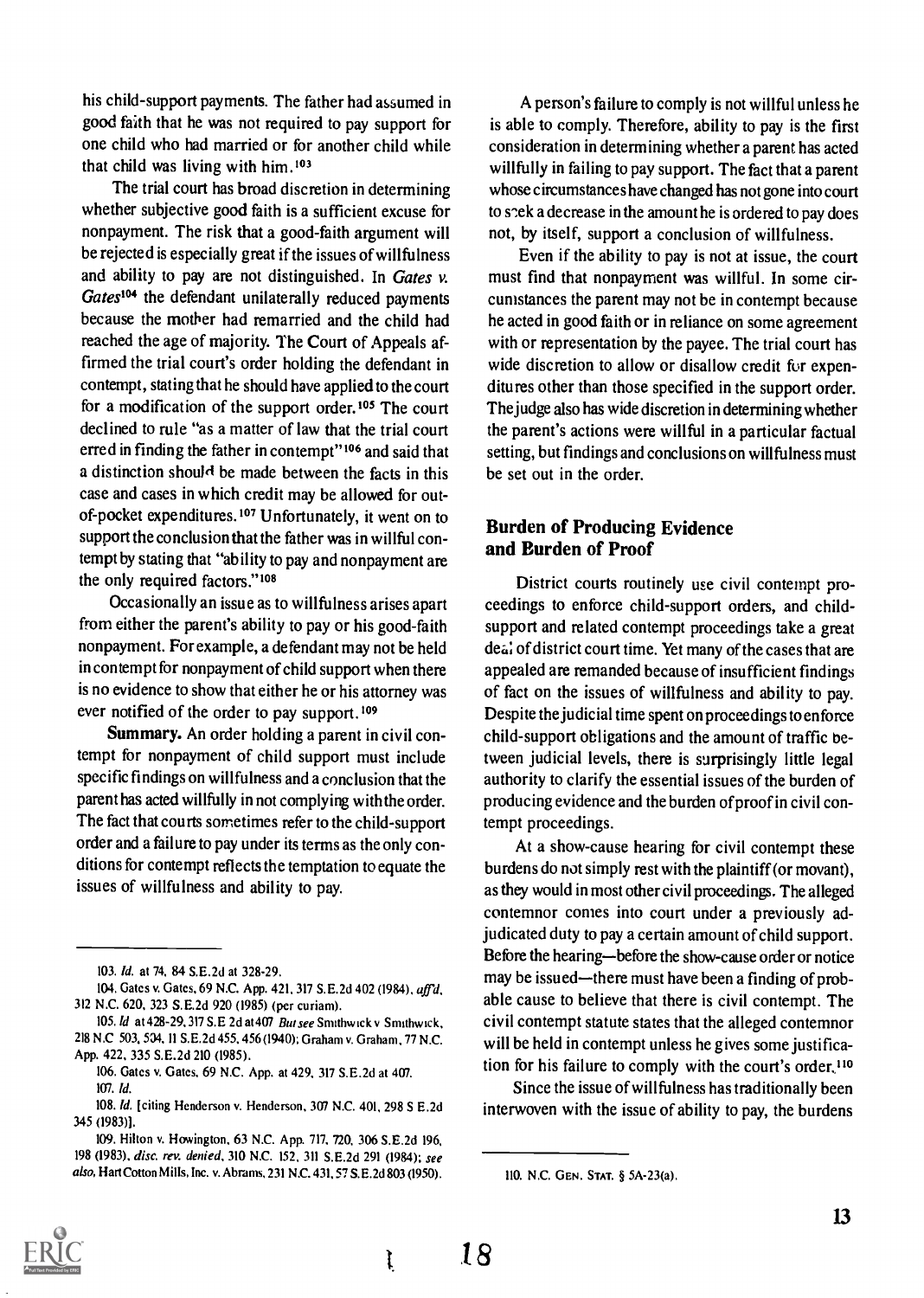of showing willfulness and ability to pay, or the lack thereof, have been treated in the same way.<sup>111</sup> Unfortunately, courts' allocation of the evidentiary burdens is often very difficult to discern. Ambiguous statements such as "there must be a finding of willfulness" or "there must be a finding on the issue of ability to pay" do not specify which party has the burden of producing evidence and which party has the burden of persuasion.

The civil contempt statute does not provide a complete answer. A person with an interest in enforcing the order may request a finding of civil contempt for failure to comply.<sup>112</sup> That person must provide a sworn statement or affidavit that enables the judicial official to find probable cause to believe that there is civil contempt.<sup>113</sup> In child-support cases, the moving party's presentation of a valid court order and a stipulation of the defendant's nonpayment and the amount of the arrearage satisfy that requirement. Then the defendant is either ordered to appear and show cause why he should not be held in civil contempt or given notice that he will be held in contempt unless he appears and shows cause why he should not be held in contempt.<sup>114</sup> The very concept of a "show cause" hearing suggests that the defendant then has some burden of showing either that he has in fact complied or that there is some legal excuse for his noncompliance.

The nature and extent of the alleged contemnor's burden is not clear. One writer notes that when the defendant appears at a show-cause hearing, there is a presumption against him on the issue of ability to pay.<sup>115</sup> In civil contempt proceedings, the original order for support is the basis for this presumption, since the question of ability to pay was adjudicated at the earlier hearing that established the amount of payments.<sup>116</sup> But the passage of time between the entry of the original order and the contempt proceeding justifies allowing the defendant to plead inability to comply; the "rational" connection between the

<sup>116.</sup> Id. at 132.



original order and the parent's present ability to comply may have diminished or disappeared with changed circumstances.<sup>117</sup> The use of the term "presumption" in this analysis may be more confusing than helpful. But it does make sense to think of the existing order and the finding of probable cause as triggering a burden on the defendant to come forward with evidence in order to avoid a finding of contempt.

It is not clear how much evidence the defendant must present in order to rebut the interence—for want of a better term—of ability to pay and willful nonpayment. Is a mere claim of inability to pay the arrearage enough? Must he present some evidence, a preponderance of evidence, or clear and convincing evidence? Neither the civil contempt statute nor the cases provide a satisfactory answer.

One Court of Appeals decision involving child support, Plott v. Plott, <sup>118</sup> specifically addresses the issue of allocating burdens, but it speaks only of the burden of proof. In addition, the facts of the case are such that the Court of Appeals' statement about the burden of proof provides little general guidance. The mother in *Plott* had not complied with the court order to pay child support. She admitted the arrearage but did not explain her noncompliance. The Court of Appeals analyzed the contempt statute and concluded that she had not carried her burden of proof because she did not refute the motion's allegations.<sup>119</sup>

This recent case is one of very few North Carolina cases directly addressing the burden issues in regard to civil contempt, and the only one to do so in the childsupport context. It is unfortunate, therefore, that the Court of Appeals included the following statement, which—if read out of context of the facts in *Plott*-could be misleading: "The statutes governing proceedings for civil contempt in child support cases clearly assign the burden of proof to the party alleged to be delinquent." $120$  The statement must he qualified by the fact that the contemnor in this case presented no excuse at all for nonpayment. Plott does not involve the more common factual situation in which the alleged contemnor pleads inability to pay or lack of willfulness and offers some evidence on one or both of those issues. The issue of allocating burdens is more difficult than *Plott* suggests when the

HI. while North Carolina courts have not distinguished the burdens relating to willfulness and ability to pay, other courts and commentators have. "[T]he lack of ability to comply is usually treated as an affirmative defense, while the presence of intent or wilfulness is a part of the prosecution's prima facie case. [Footnote omitted.] This rule is often reflected more in practice and assumption than in clear statement, and it is not a universal one for there are cases that seem to require affirmative proof of ability to comply, at least in decrees ordering the payment of money. [Footnote omitted.]" Dobbs. supra note 16. at 266.

<sup>112.</sup> N C. GEN. STAT. § 5A- 23(f).

<sup>113.</sup> Id. § 5A-23(a).

<sup>114.</sup> Id.

<sup>115.</sup> Note, The Coercive Function of Civil Contempt. 33 U. CHI. L. REV. 120, 131 (1965).

<sup>117.</sup> Id.

<sup>118.</sup> Plott v. Plott. 74 N C App 82. 327 S.E.2d 273 /1985)

<sup>119.</sup> Id. at 85-86. 327 S E 2d at 275.

<sup>120</sup> *Id.* at 85, 327 S.E.2d at 275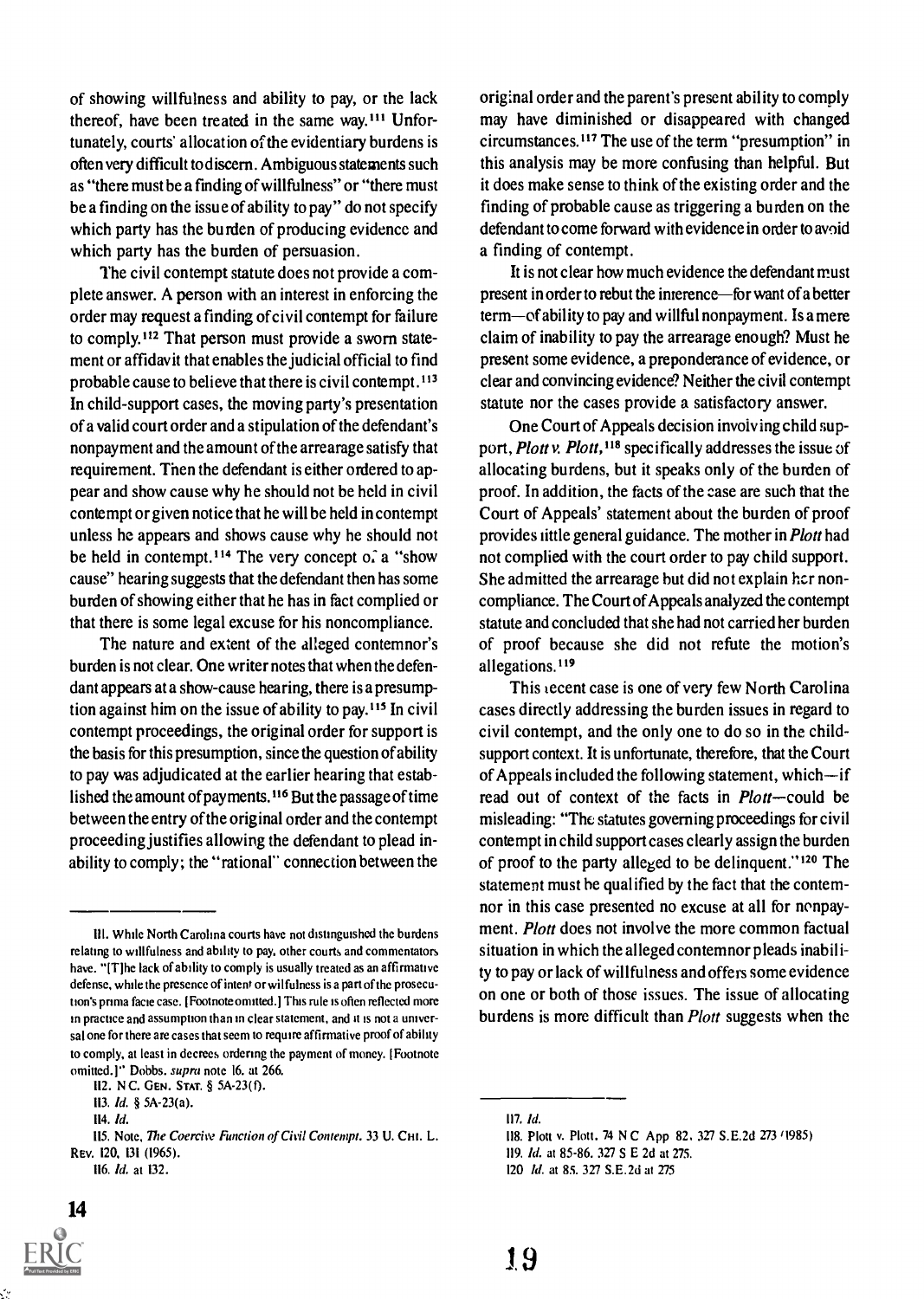alleged contemnor presents some justification for not paying.

Two Supreme Court cases that do not involve child support address burden-of-proof issues in contempt proceedings. In a zoning case, Brevard v. Ritter,  $121$  the defendant was alleged to be in contempt for violating an injunction that prohibited him from completing construction of a building and required him to remove offending structures. The trial court found that the plaintiff had failed to carry the burden of proving that the defendant had violated the injunction. The Court of Appeals reversed and remanded, finding that violation of the order was established by the parties' stipulations. The Supreme Court agreed and said:

The stipulations . . . disclosed the defendant's failure to remove the offending structure. . . . "Stipulations duly made during the course ofa trial constitute judicial admissions binding on the parties and dispensing with the necessity of proof. . . ." [Citations omitted.]

The burden, therefore, was on the defendant Ritter to show compliance in order to purge himself of the contempt citation.<sup>122</sup>

Ritter is unlike most child-support cases in that the issue was whether the defendant had indeed failed to comply with the court's order, not whether his admitted noncompliance was willful or whether he was able to comply. Also, the burden the Court places on the defendant seems to oblige him to prove that purge conditions have been met, not that there never had been contempt. The stipulations were sufficient to establish noncompliance, and no excuse for noncompliance was in issue. Likewise, in Hart Cotton Mills, Inc. v. Abrams,<sup>123</sup>which involved violation of a restraining order against picketing, the Court was addressing purging of contempt: "The respondents having sought to purge themselves, the burden was on them to establish facts sufficient for that purpose."<sup>124</sup>

The Supreme Court has not articulated a clear rule for assigning the burdens of producing evidence or proof when civil contempt is being considered. But the Court's language in several opinions suggests that the alleged contemnor's burden is to come forward with some evidence

to refute the allegations, not to satisfy an ultimate burden of persuasion. It may be helpful to look at what the Court has done in several cases in order to construct a tentative rule for assigning evidentiary burdens until more authoritative guidance becomes available.

In Lamm v. Lamm<sup>125</sup> the defendant alleged and offered testimony to show that he had not paid alimony pendente lite and counsel fees because he lacked the financial means to do so. The plaintiffs evidence related only to the defendant's failure to pay as ordered. The Supreme Court stated:

Manifestly, one does not act willfully in failing to comply with a judgment if it has not been within his power to do so since the judgment was rendered. As no testimony was presented at the hearing upon the rule to show cause tending to negative the truth of the explanation made by defendant, or to establish as an affirmative fact that he possessed the means wherewith to comply with the order for alimony and counsel fees at any time after the entry of such order, the finding that the defendant willfully disobeyed the order of the court is not supported by the record, and the judgment committing him to imprisonment for contempt must be set aside.<sup>126</sup>

In Berry  $v$ . Berry<sup>127</sup> the defendant was ordered to show cause why he should not be held in contempt for nonpayment of alimony. The defendant claimed that he could not pay, but the trial court made no finding on his ability to pay and ordered him jailed until he complied with the original order. The Supreme Court said, "[T]here is no finding on the defendant's plea of disavowal [cite omitted]. Hence, [cite omitted] it would seem that the record is wanting in sufficiency to support a judgment for contempt or 'willful disobedience' of the court's order."<sup>128</sup>

In Smithwick v. Smithwick<sup>129</sup> the defendant admitted that he had not complied with the order to pay a sum certain for the necessary subsistence of his wife and child but said that his noncompliance was not willful because he was not able to pay. The trial court corcluded that the defendant's behavior was willful and contemptuous on the basis of two findings of fact: (I) the order directing

- 123. Hart Cotton Mills, Inc. v. Abrams. 231 N.C. 431.57 S.E.2d 803 (1950).
	- 124. Id. at 439. 57 S.E.2d at 809.

125. Lamm v. Lamm. 219 N C. 248. 49 S E.2d 403 (1948).

20



<sup>121.</sup> Brevard v Ritter. 2R5 N C. 576, 206 S.E.2d 151 (1974).

<sup>122.</sup> Id. at 580-81. 206 S.E.2d at 154.

<sup>126.</sup> Id. at 250. 49 S E.2d at 404.

<sup>127.</sup> Berry v. Berry. 215 N.C. 339, I S.E.2d 871 (1939).

<sup>128.</sup> Id. at 340. 1 S.E.2d at 872.

<sup>129.</sup> Smithwick v. Smithwick. 218 N.C. 503. 11 S.E.2d 455 (1940).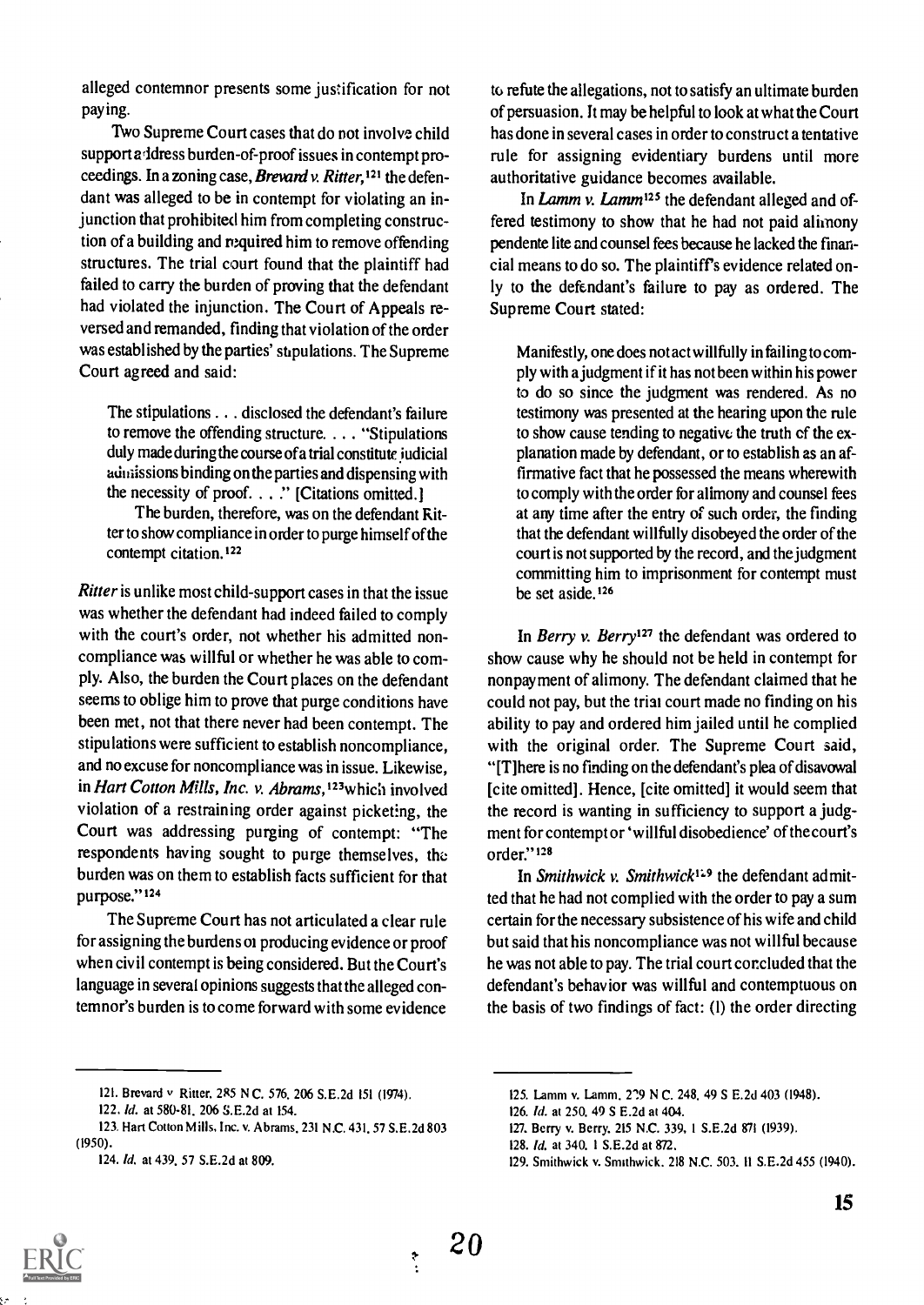payment, and (2) the defendant's failure to comply with that order.<sup>130</sup> The Supreme Court said:

Since the defendant in his reply alleges that his noncompliance was due to his being without funds and his inability to obtain funds, it became necessary before concluding that such noncompliance was willful and contemptuous for the court to find the facts upon which such conclusion was founded . . . .<sup>131</sup>

In Mauney v. Mauney<sup>132</sup> the defendant was found in contempt for nonpayment of alimony *pendente lite* and ordered to jail until he complied with the court's order. Even though the defendant's evidence tended to show that he was unable to comply, the court made no finding of fact on this issue. This case differs from the three previous cases in that the Supreme Court did not refer to the defendant's claim of inability but simply said, "The court entered judgment as for civil contempt, and the court must find not only failure to comply but that the defendant presently possesses the means to comply."<sup>133</sup> The case was remanded for further hearing and findings of fact.

The Supreme Court cases contain no statement as to which party has the burden of producing evidence or the burden of proof,134 but they do suggest a procedure that is consistent with the Court's holdings. If the defendant claims and presents some evidence that he cannot pay or that his failure to pay is not willful, the court must

134. Several sources make conclusory statements as to who bears the burden of proof in a contempt proceeding in North Carolina. but such statements provide scant help in determining how the burden of proof is allocated as a practical matter.

According to one source. "The husband. charged with contempt, has the burden of showing his inability and that his situation is in good faith and not due to calculated and deliberate choice. To sustain this burden. his testimony must be clear and convincing." 2 R. LEE. NORTH CAROLINA FAMILY LAW § 166 (1980) (quoting 2 W. NELSON. NELSON ON DIVORCE AND ANNULMENTS § 16.25 (1961)]. LEE presents no case or statuto: y authority as the basis for the statement. and the quoted section of NELSON cites no North Carolina authority.

Citing Henderson v. Hender.on. 307 N.0 401.298 S.E.2d 345 (1985). a case in which the Supreme Court said that the findings of fact relating to ability to pay were not supported by evidence in the record. A.L R. states that North Carolina p!  $\gamma$  is the burden of proof on the movant.  $\lambda$ . not. 53 A.L.R. 605 (Supp. 1985). In Wade v Wade, 63 N.C. App. 189. 303 S.E.2d 634 (1983). which involved an action for judgment on a sum certain, the Court of Appeals also cited Henderson as authority for placing the burden on the movant to show that the alleged contemnor's nonpayment was willful. The defendant in Wade admitted the arrearage but denied that he was able to pay.



Any statement about who has the burden of proof in an action to enforce child support should be qualified by information about what has already occurred in the proceeding and should distinguish between the burden of producing evidence and the ultimate burden of persuasion. It is only within the context of the entire civil contempt procedure that such a statement acquires real meaning.

#### Conclusion

Enforcing parents' duty to support their children and collecting court-ordered child support are primary social concerns. But each alleged contemnot must also be assured a fair hearing before being incarcerated for contempt. The contempt statute and North Carolina appellate decisions provide imperfect guidance for handling some of the troubling aspects of contempt. Sometimes procedures that are set out clearly in the statute become confused or are applied inconsistently in practice because of the failure to distinguish adequately between civil and criminal contempt.

The following basic guidelines are suggested as ways to ensure fair hearings and to minimize the possibility that contempt orders will be reversed on appeal:

I. Be sure throughout the proceeding, and particularly in an order finding a party in contempt, that the con-

<sup>130.</sup> Id. at 504. 11 S.E.2d at 456.

<sup>131.</sup> Id.

<sup>132.</sup> Mauney v. Mauney. 268 N.C. 254. 150 S.E.2d 391 (1966).

<sup>133.</sup> Id. at 258. 150 S.E.2d at 394.

<sup>135.</sup> Plott v Plott, 74 N.C. App. 82. 327 S.E.2d 273 (1985). in which the Court of Appeals stated that the alleged contemnor has the burden of proof, tends to support this approach. "The court here had already found probable cause to believe that there was cis il contempt based on the verified allegations in defendant's motion. Plaintiff offered no evidence except a stipulation as to the amount of the arrearage. This was clearly not sufficient to refute the motion's allegations. Since pla.ntiff failed to carry her burden, the court was warranted in finding her in contempt." Id. at 86. 327 S.E.2d at 275. See aupra text accompanying notes 118-20.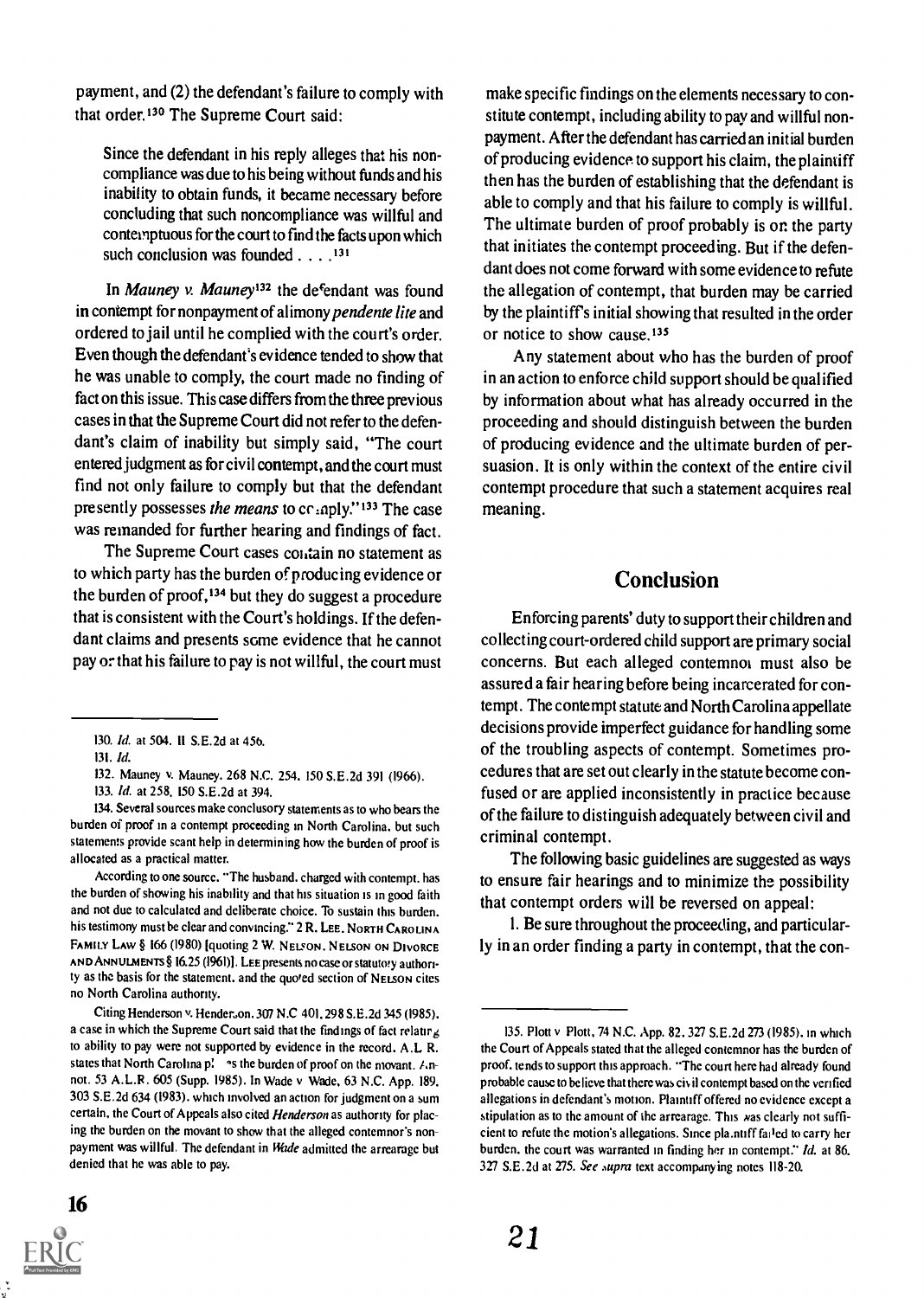tempt is clearly classified as civil or criminal. Ideally, the classification should be made in the initiating party's motion, and the order or notice to show cause should be consistent with that classification.

2. Strictly follow the statutory procedural requirements for the particular classification of contempt.

3. Remember that if the defendant has willfully failed to comply in the past, a finding of indirect criminal contempt is possible even if civil contempt is unavailable because he is no longer able to comply. The statute permits a finding of criminal contempt in a civil contempt hearing for the same conduct that is alleged to be civil contempt; it does not indicate what, if any, additional safeguards apply beyond "making the required findings."

4. In a proceeding for indirect criminal contempt and in a civil contempt hearing that may result in a finding of criminal contempt—carefully follow the additional due process requirements of the criminal procedure:

The proceeding must be initiated by issuance of an order to appear. (If a civil contempt hearing may result in a finding of criminal contempt, it is best to begin the proceeding with an order to appear that puts the defendant on notice that he may be found in civil or criminal contempt. or both.)

The facts must be found beyond a reasonable doubt.

- The alleged contemnor may not be compelled to be a witness against himself.
- An indigent defendant almost certainly has a right to appointed counsel if he faces incarceration for criminal co.itempt.

5. Be sure that the contempt order includes specific findings of fact supported by the evidence, conclusions of law supported by the findings of fact. and a judgment supported by the conclusions of law. Each link is critical and should be carefully articulated and accurately labeled.

6. Use criminal, not civil, contempt if the parent has truly diw.sted himself of the ability to comply or to take reasonable measures tc be able to comply. If he has simply tried to hide his assets or make himself appear to be without the means to comply, he may be held in civil contempt if there are sufficient findings that he is at present able to pay or to take reasonable measures to be able to pay.

7. Until more authoritative guidance emerges, consider allocating the burdens in a civil contempt proceeding on the basis of the following approach suggested by the statute and Supreme Court language:

b. After he produces such evidence, the burden shifts back to the moving party to prove the essential elements of civil contempt, including willfulness and ability to pay.

c. The ultimate burden of proof rests with the party who initates a civil contempt proceeding, but the initial showing of probable cause is sufficient to carry that burden if the alleged contemnor does not offer evidence.

8. For a finding of civil contempt, be sure that the order incarcerating the contemnor includes provisions by which he can purge himself. It should specify how much he is to pay—for example, "to be incarcerated until he purges himself by paying \$1,000." It should not be a confusing statement such as "to be released when he complies with the order."

9. Remember that incarceration for criminal contempt is limited to 30 days, whereas the civil contemnor may be incarcerated for as long as his willful noncompliance continues. The purpose of criminal contempt is to punish for acts already accomplished; thus the law makes no provision for purging even though the statute allows the judge to reduce the sentence at any time if the criminal contemnor's conduct warrants such a reduction. Purging oneself of contempt is a concept that belongs exclusively to the civil contempt proceeding.

10. Be sure that appeals from orders finding criminal contempt are made to the superior court-not directly to the Court of Appeals. as in civil contempt cases.

THE LONG-STANDING FOCUS on contempt as the primary means of child-support enforcement may be shifting. Statutory changes to strengthen income withholding as a child-support enforcement remedy have been proposed.'36 Federal law requires that income withholding be made an automatic response to delinquency in certain cases.<sup>137</sup> It is likely, though, that district

a. After probable cause has been found for civil contempt, the burden is on the alleged contemnor to produce evidence that he has paid, that he is unable to pay. or that his failure to pay was not willful.

<sup>136</sup> A committee substitute tor Senate Bill 303 was passed by the Senate in the 1985 session of the Gen :ral Assembly and is pending in the House. for consideration in the 1986 session. The bill would make numerous statutory changes in regard to withholding of income and wages for the collection of child support

<sup>137</sup> The tederal Child Support Enforcement Amendments of 1984. Pub Law No. 98-378, include the following requirements regarding wagewithholding: (1) In cases handled by a IV-D child-support enforcement agency. the state must use a procedure that requires wages to be withheld whenever an arrearage accrues that is equal to the amount of support that is payable for one month. (2) All new or modified chi<sup>1,4</sup>-support orders issued in the state-whether the case is handled by a IV-D agency or notmust provide for wage-withholding when an arrearage occurs. States have an option as to whether to apply the withholding procedures to income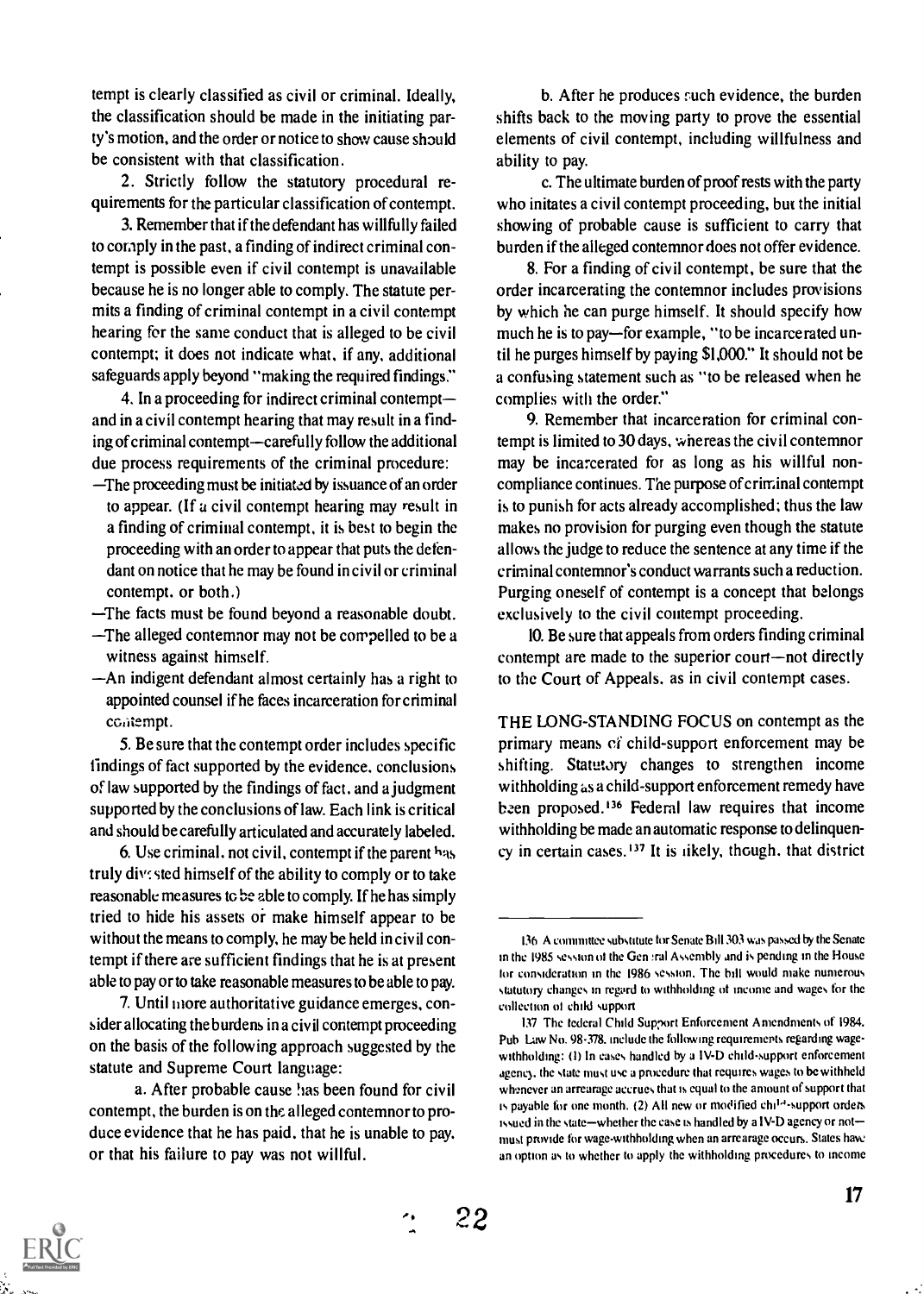courts will continue to be called on often either to punish the nonpayment of child support through criminal contempt or to coerce the payment of support through civil contempt. Being clear about which of those remedies is

 $\ddot{\phantom{a}}$ 

sought and appropriate in each case is a good first step tow rd applying the contempt remedies efficiently and fairly. In some areas-such as the procedural requirements for finding criminal contempt in a civil contempt proceeding and the allocation of evidentiary burdens—uncertainty, if not confusion, will continue until the General Assembly or the appellate courts prov ide better guidance. $\bigotimes$ 

A total of 850 copies of this public document were printed by the Institute of Government, The University of North Carolina at Chapel Hill, at a cost of \$649.76, or \$81 per copy. These figures include only the direct costs of reprodurtion. They do not include preparation, handling, or distribution costs.



other than wages. For regulations implementing the 1984 amendments, see 50 Fed. Reg. 19608 et seq., May 9, 1985.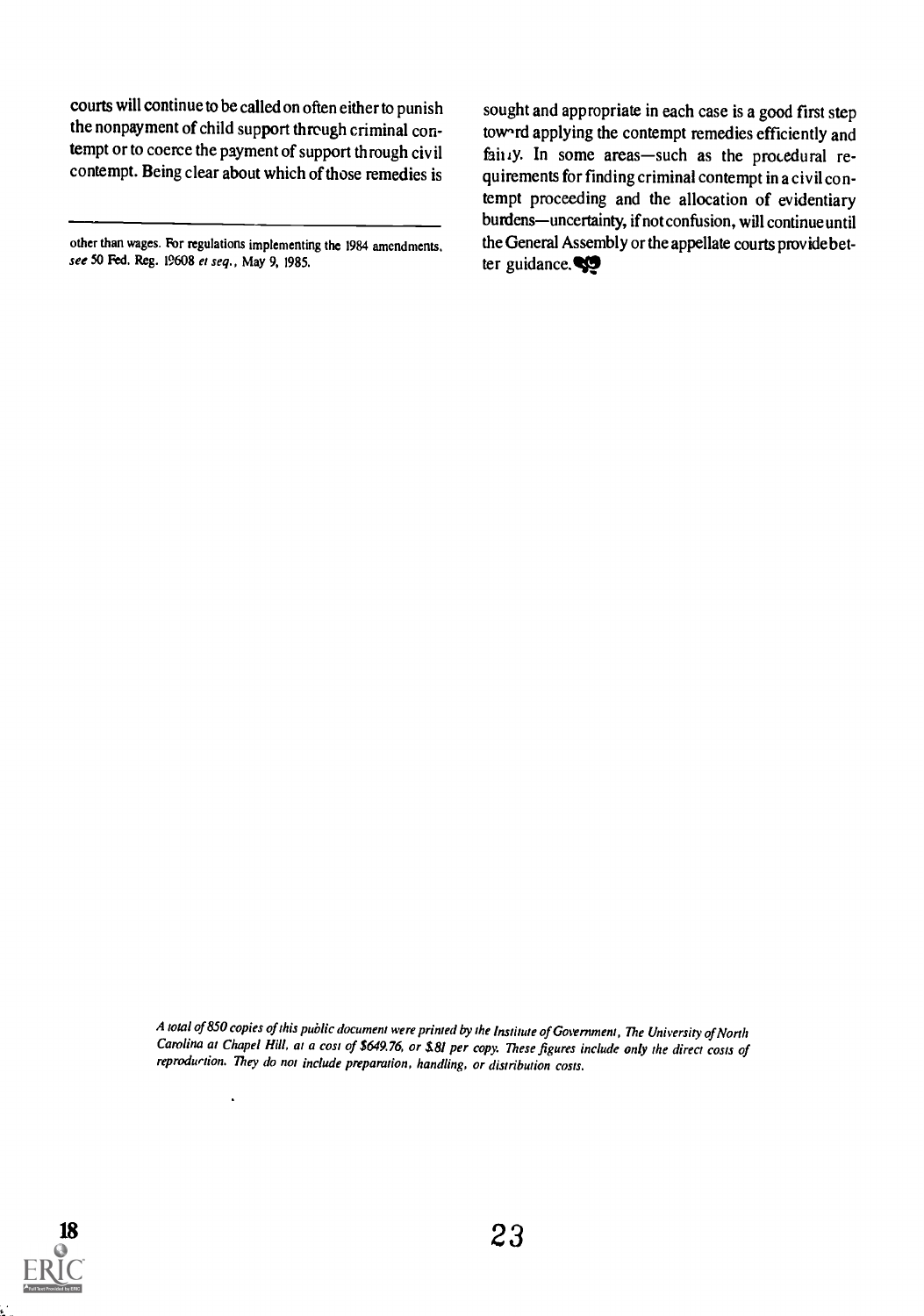#### INSTITUTE OF GOVERNMENT The University of North Carolina at Chapel Hill

John L. Sanders, Director

Faculty -Rebecca S. Ballentine A. Fleming Bell, II Joan G. Brannon. William A. Campbell Stevens H. Clarke Anne M. Dellinger . James C. Drennan Richard D. Ducker Robert<sub>L.</sub> Farb Joseph S: Ferrell . S. Grady Fullertor, Philip P. Green, Jr. Milton S<sub>z</sub> Heath, Jr. Joseph E: Hunt Kurt J. Jenne David M. Lawrence Dona G. Lewandowski Charles D. Liner Ben F. Loeb, Jr. Ronald G. Lynch Janet Mason -Richard R. McMahon Laurie L. Mesibov 'Robert E. Phay Benjamin B. Sendor Michael R. Smith Mason P. Thomas, Jr. A. John Vogt L. Poindexter.Watts Warren J. Wicker

13.

 $24 - 4$